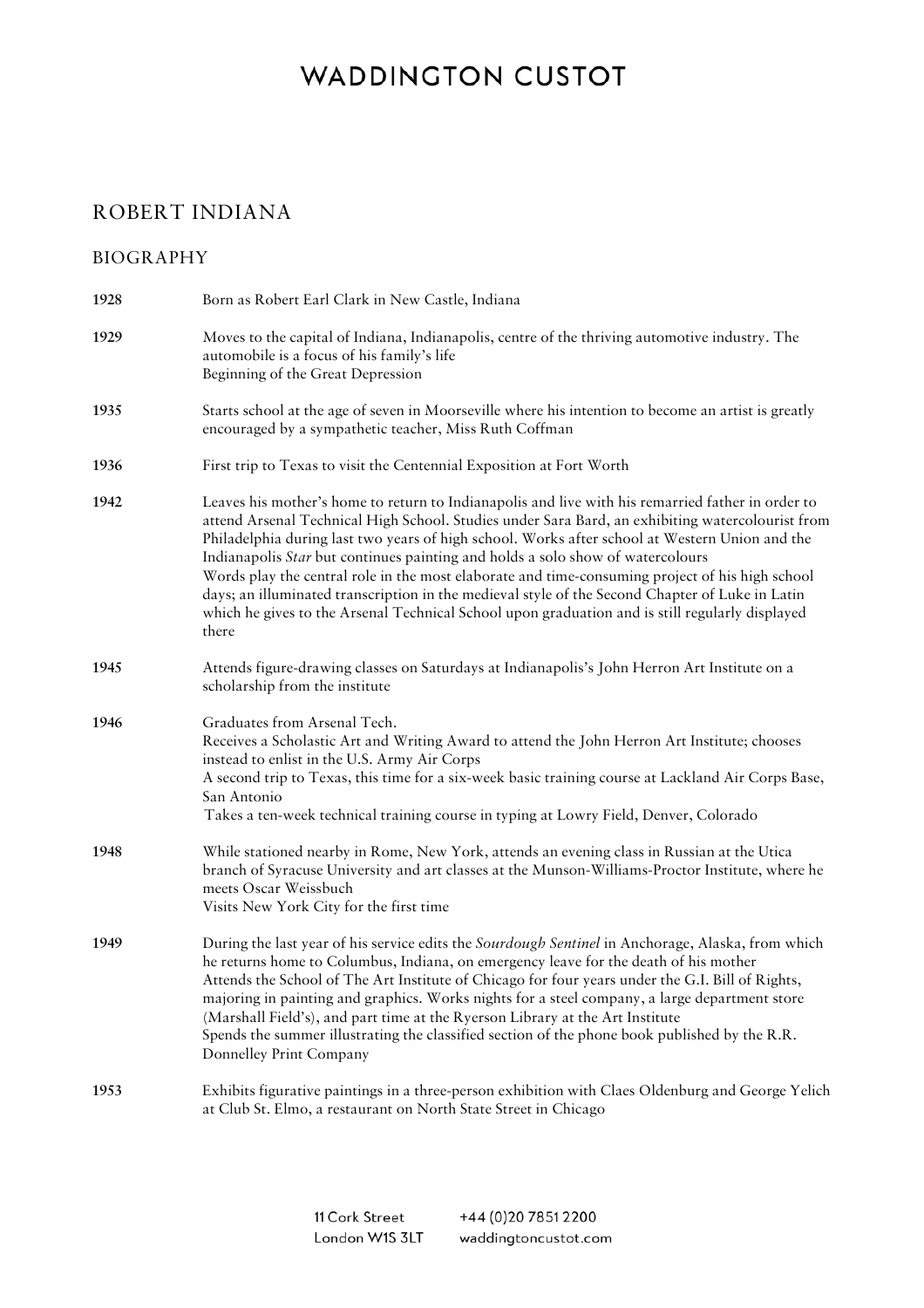|      | Receives a scholarship to attend summer classes at the Skowhegan School of Painting and<br>Sculpture, Maine. Studies under Henry Varnum Poor, under whom he completes two frescos:<br>'Pilate Washing His Hands', and a memorial to soldiers who died in the Korean War. Receives the<br>school's Fresno Prize for the latter.<br>Also receives the Institute's George Brown Traveling Fellowship and attends the University of                                                                                                                                                                      |
|------|------------------------------------------------------------------------------------------------------------------------------------------------------------------------------------------------------------------------------------------------------------------------------------------------------------------------------------------------------------------------------------------------------------------------------------------------------------------------------------------------------------------------------------------------------------------------------------------------------|
|      | Edinburgh for one year to fulfil the requirements for a Bachelor in Fine Arts. He augments his<br>academic studies by writing poetry, which he illustrates and hand-sets at the Edinburgh College of<br>Art. Contributes to the Poetry Society of the University and designs the cover of its magazine<br>Windfall                                                                                                                                                                                                                                                                                   |
|      | On visiting the continent, tours the cathedrals of northern France and Belgium, with three post-<br>graduate American art historians from the University of Chicago, one of whom was Bates Lowry,<br>a later director of the Museum of Modern Art                                                                                                                                                                                                                                                                                                                                                    |
| 1954 | Takes a month-long trip around Italy<br>Attends a six-week, non-academic seminar on English 17 <sup>th</sup> -18 <sup>th</sup> Century art, music and literature<br>at the University of London on the G.I. Bill<br>Receives his B.F.A. from the School of the Art Institute of Chicago<br>Rents a room in Floral Studios, Chicago, a residential hotel that caters to artists; concentrates on<br>writing poetry                                                                                                                                                                                    |
| 1955 | Lives in Floral Studios until he finds a temporary studio on West 63rd Street. Sells art supplies a<br>few blocks away on 57th Street, which inadvertently puts him midstream a steady flowing<br>tributary of the New York art scene; customers over the years include Ellsworth Kelly, James<br>Rosenquist and Charles Hinman<br>Moves into 61 Fourth Avenue in Greenwich Village, the centre of Abstract Expressionism;<br>executes dark, allegorical heads influenced by Jean Dubuffet                                                                                                           |
| 1956 | Meets Ellsworth Kelly<br>Moves into a cold-water loft on the top floor of 31 Coenties Slip, formerly Fred Mitchell's art<br>workshop, a three-block-long area on the East River at the southern tip of Manhatten. A number<br>of artists make studios on the Slip: Ellsworth Kelly, Jack Youngerman and his wife Delphine<br>Seyrig the actress, weaver Leonore Tawney, Agnes Martin, fashion designer John Kloss, and Alvin<br>Dickstein. Cy Twombly paints his last show at the Stable Gallery in Indiana's studio, and Gerald<br>Laing paints his first American works in Indiana's next building |
| 1957 | Forced to move to a second loft on the Slip – both buildings were at the time occupied by the<br>Marine Works, ship chandlers for over half a century<br>Begins first Hard-Edged paintings based on the doubled form of the gingko leaf. Few survive due<br>to the papers impermanency. These and avocados, which flourished under the skylights of the<br>Marine Works, provide the organic motifs of his transitional period<br>First trip to Philadelphia - with Ellsworth Kelly - to see the installation of Kelly's mural and wall<br>screens in the Penn Center Transport Building             |
| 1958 | Takes a temporary job at the Cathedral of St. John the Divine produces his 'Stavrosis'<br>(Crucifixion), a mural composed of 44 joined pieces of paper found on the floor of the loft when<br>he first occupied it. Taking a year to complete, this work incorporates the organic forms of the<br>ginkgo and avocado and initiates his preoccupation with the circle<br>Upon completing 'Stavrosis', changes his name to Robert Indiana                                                                                                                                                              |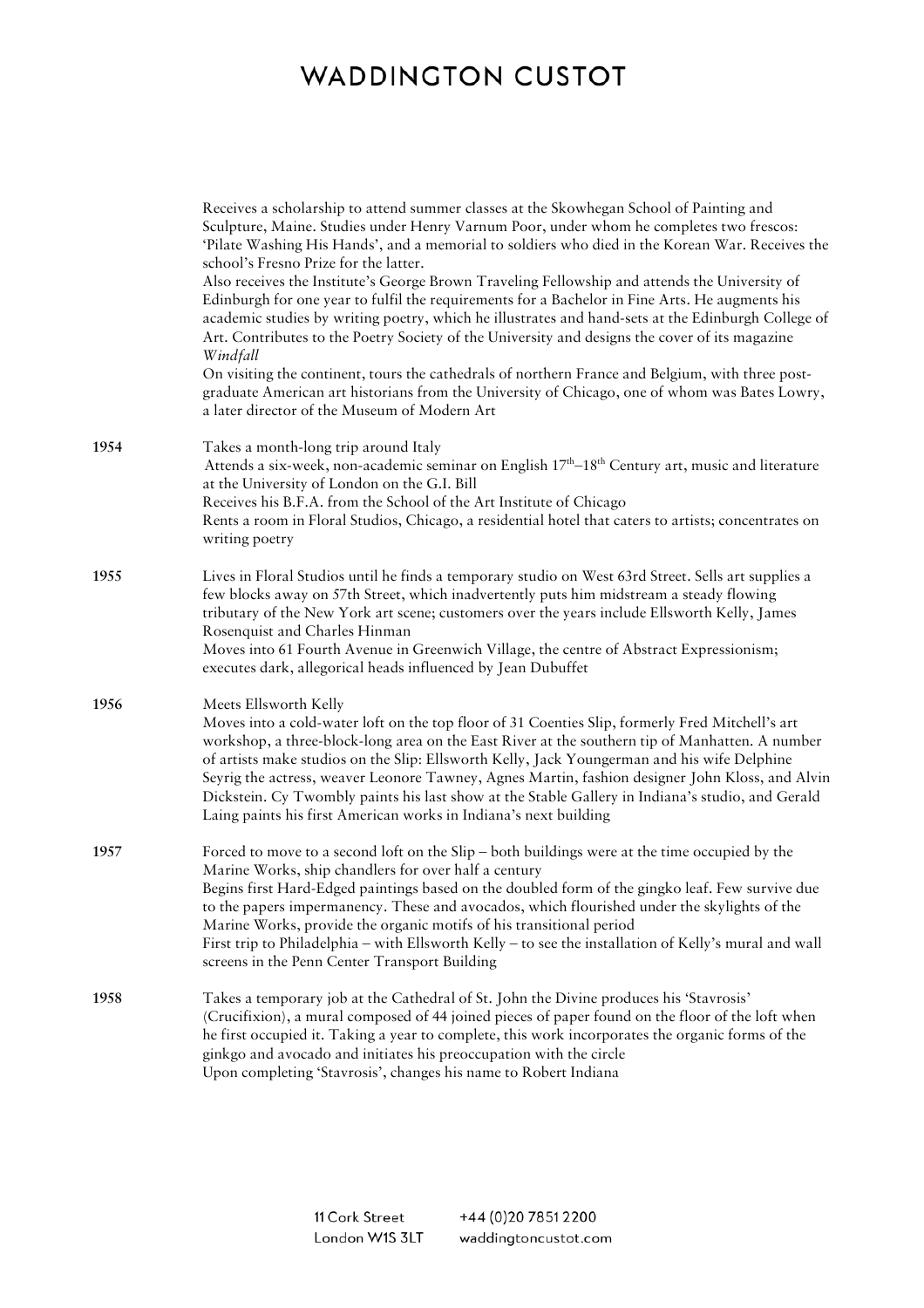| 1959 | Executes several biomorphic abstractions in three or four colours on homasote, and begins to<br>paint orbs and rectangles on raw plywood using white gesso. Begins a series of hard-edge,<br>polychrome abstractions of orbs on homasote<br>Begins first assemblage 'Sun and Moon' out of rusted metal and discarded wood, followed by the<br>first 'herms' sculptures; free-standing constructions from salvaged wooden beams<br>Drives to visit the Carnegie International in Pittsburgh with Agnes Martin to see Ellsworth Kelly<br>and Jack Youngerman hung for the first time there                                                                                                                                                                                                                                                                                                                                                                                                                                                                                                       |
|------|------------------------------------------------------------------------------------------------------------------------------------------------------------------------------------------------------------------------------------------------------------------------------------------------------------------------------------------------------------------------------------------------------------------------------------------------------------------------------------------------------------------------------------------------------------------------------------------------------------------------------------------------------------------------------------------------------------------------------------------------------------------------------------------------------------------------------------------------------------------------------------------------------------------------------------------------------------------------------------------------------------------------------------------------------------------------------------------------|
| 1960 | Makes constructions from rusted metal and white gesso against old wood. Begins experimenting<br>with polychrome aluminium, and painting single words of three or four letter in bright colours on<br>hios extant and new herms<br>Exhibits herm 'French Atomic Bomb' (1959-1960) in New Media-New Forms group show at<br>Martha Jackson Gallery, New York. The piece is purchased and later gifted to the Museum of<br>Modern Art. His second piece, 'GE' (1960), is selected for an exhibition at Union College in<br>Schenectady, New York                                                                                                                                                                                                                                                                                                                                                                                                                                                                                                                                                   |
| 1961 | First two-man show with Peter Forakis at the David Anderson Gallery, New York<br>Albred Barr, director of the Museum of Modern Art, New York, acquires 'The American Dream,<br>I' (1961) for the museum's permanent collection<br>The Museum of Modern Art includes 'Moon' (1960) in its exhibition The Art of Assemblage; the<br>work is acquired by the museum out of its Philip Johnson Fund                                                                                                                                                                                                                                                                                                                                                                                                                                                                                                                                                                                                                                                                                                |
| 1962 | First solo exhibition at the Stable Gallery, New York<br>Visits the glass house of Philip Johnson in New Canaan and the Greenwich estate of Joseph<br>Hirshhorn, both early collectors of his work<br>Sidney Janis includes 'Black American Dream #2' (1962) in his New Realists exhibition, in<br>juxtaposition with some of the British precursors such as Black and Phillips<br>Marilyn Monroe dies<br>Travels to Boston to see the installation of 'The Calumet' (1961), a tribute to Longfellow, in the<br>Rose Art Museum, Brandeis University<br>Donates 'Yield Brother' (1962) to the Bertrand Russell Peace Foundation in support of it<br>antinuclear program                                                                                                                                                                                                                                                                                                                                                                                                                        |
| 1963 | Exhibits at the Dwan Gallery, alongside John Chamberlain<br>'The Red Diamond American Dream #3' (1962) is acquired by the Van Abbemuseum in<br>Eindhoven, The Netherlands<br>The Albright-Knox in Buffalo, New York, acquires his 'Year of the Meteors' (1961)<br>The Museum of Modern Art, New York, devotes an entire room to Indiana's work in its<br>exhibition Americans 1963<br>Exhibits for the first time in the Whitney Museum of American Art's annual exhibition of<br>contemporary American painting<br>The Art Institute of Chicago shows his 'Year of the Meteors' (1961)<br>The Oakland Art Museum and the California College of Arts and Crafts present Pop Art USA,<br>organised by John Coplans<br>The Walker Art Center, Minneapolis, becomes the first museum to present a full survey of<br>Indiana's work, in a two-person show with Richard Stankiewicz; the show tours to the Institute of<br>Contemporary Art, Boston<br>Designs costumes for James Waring's experimental dance 'At Hallelujah Gardens', performed by<br>Fred Harko at the Hunter Playhouse, New York |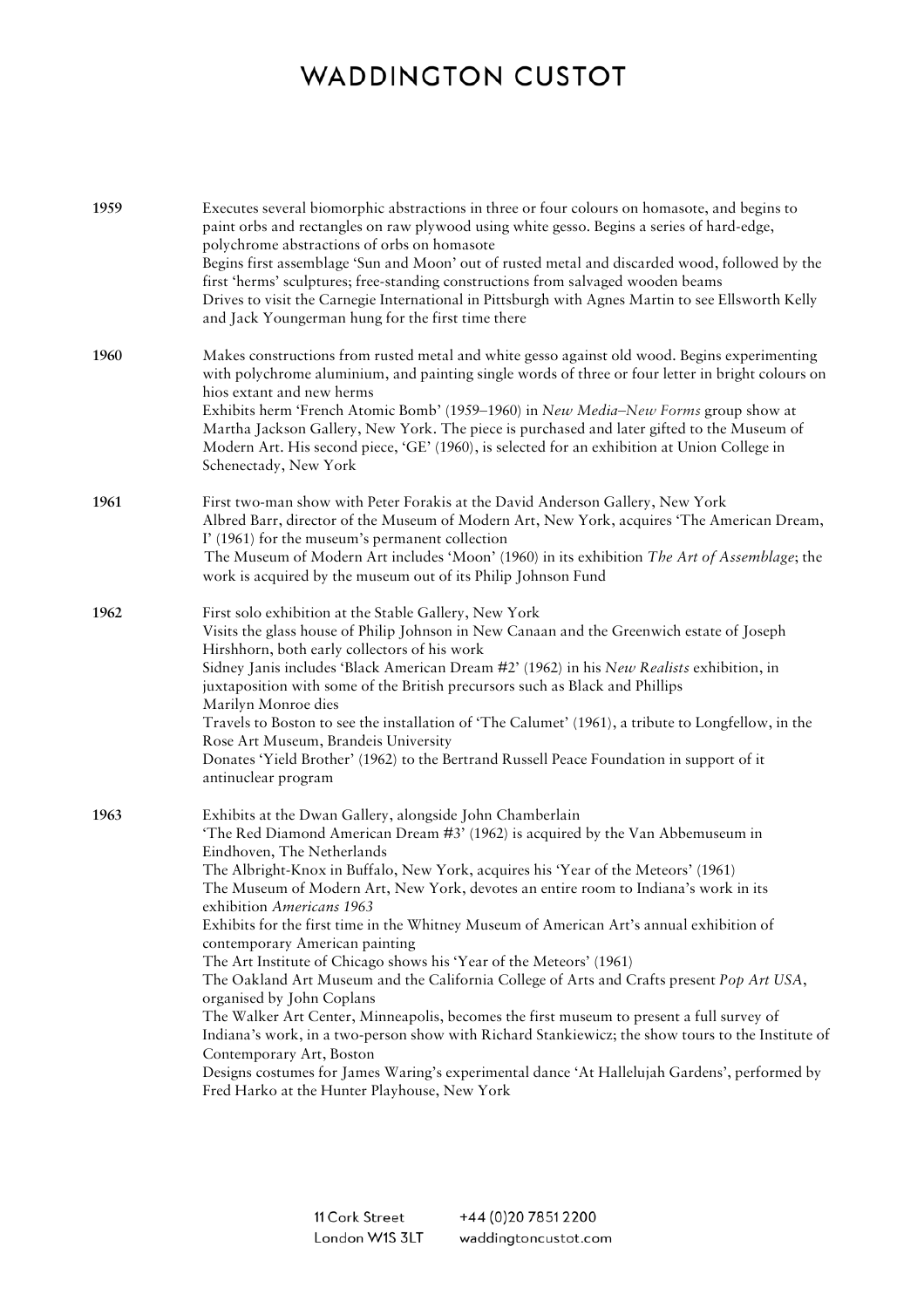| 1964 | Collaborates with Andy Warhol on the film <i>Eat</i> , a portrait of Indiana eating a mushroom that<br>Warhol slows down to run 40-odd minutes<br>Invited by the Albert A. List Foundation to design a poster for the April 23 opening of the New<br>York State Theater, Lincoln Center<br>The Whitney Museum of American Art, New York, acquires X-5<br>Donates the 'Black Yield' (1963) to CORE (Congress on Racial Equality); donations of two other<br>paintings follow in 1965 and 1966<br>The unfinished 'Mother and Father' (1963-66) is shown at the Stable Gallery, New York; their<br>second solo Indiana exhibition<br>Exhibits 'EAT' (1964), commissioned by Philip Johnson for the curved façade of the Theaterama,<br>of the New York State Pavilion at the New York World's Fair<br>'Zero', an early number painting, is included in the Group Zero exhibition at the Philadelphia<br><b>ICA</b>                                                                                                     |
|------|---------------------------------------------------------------------------------------------------------------------------------------------------------------------------------------------------------------------------------------------------------------------------------------------------------------------------------------------------------------------------------------------------------------------------------------------------------------------------------------------------------------------------------------------------------------------------------------------------------------------------------------------------------------------------------------------------------------------------------------------------------------------------------------------------------------------------------------------------------------------------------------------------------------------------------------------------------------------------------------------------------------------|
| 1965 | Commissioned by Vigil Thomson to design the sets and costumes for the UCLA Opera Workshop<br>production of The Mother of Us All; time constraints prevent him from making more than<br>preliminary sketches<br>The Corcoran Gallery of Art, Washington, D.C., devotes an entire room to Indiana's paintings in<br>its biennial survey of contemporary American painting<br>First solo show on the West Coast in Rolf Nelson's Gallery, Los Angeles, where the Numbers<br>paintings are shown for the first time<br>Moves to fifth and present New York studio on the Bowery, a former sweatshop luggage<br>manufactory<br>The Museum of Modern Art commissions Indiana to design its Christmas card<br>Invited to participate in the 150th Indiana Statehood Anniversary Arts Festival<br>'The Figure Five' (1963) hangs in the Senate Office Building, and at the invitation of the National<br>Collection of Fine Arts, hangs for the next two years in the White House<br>Bill Katz becomes his studio assistant |
| 1966 | The year begins with the John Herron Art Institute, Indianapolis, showing 'USA 666' (1964–1966),<br>in Painting and Sculpture Today, 1966<br>Galerie Schmela, Düsseldorf, holds his first exhibition in Europe; the gallery arranges shows in<br>Holland elsewhere in Germany<br>The Center Opera Company commission him to design the sets, costumes, and poster for its<br>production of The Mother of Us All, to take place at the Tyrone Guthrie Theater. He casts the<br>Model-T Ford as a central scenic motif.<br>The LOVE Show, his third solo exhibition at the Stable Gallery, New York, is composed of<br>'LOVE' paintings, sculptures and drawings, and 'The Cardinal Numbers' (1966), the second set of<br>Numbers is shown separately. Embraced by the public as an emblem of countercultural freedom,<br>'LOVE' proliferates on unauthorised commercial products<br>The Black and White LOVE, is bought and presented to Spelman College, a school in Atlanta,<br>Georgia                            |
| 1967 | Commissioned by the Jewish Museum of New York City to do the 1967, or rather the 5727, Purim<br>print, 'Purim: The Four Facets of Esther' (1967)<br>Exhibits in the American section of the IX Biennial, São Paulo<br>Installs his 'Cardinal Numbers' (1966) as a vertical column fifty feet high for the American<br>Pavilion at Montreal's Expo '67<br>Exhibits 'Yield Brother' (1962) in Protest and Hope at the New School of Social Research, New<br>York City, first of a subsequent of series of 'Yields' (expanding the pleas to Sister, Mother, and<br>Father), given to the Bertrand Russell Peace Foundation                                                                                                                                                                                                                                                                                                                                                                                             |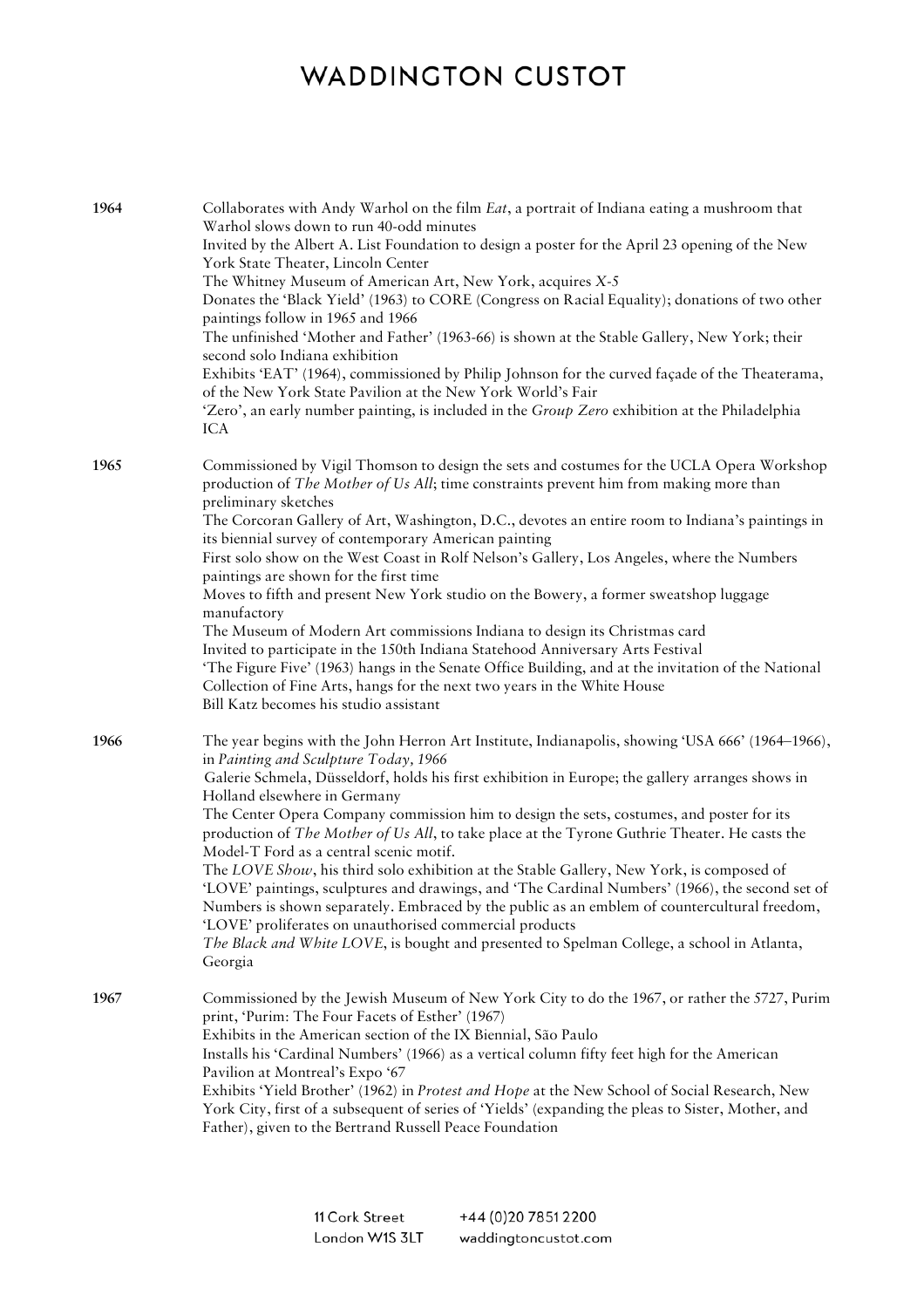|      | Exhibits 'The Great Love' (1966) in the triennial exhibition of international art at the Carnegie<br>Museum, Pittsburgh; the museum acquires the piece                                                                                                                                                                                                                                                                                                                                                                                                                                                                                                                                                                                                                                                                                                    |
|------|-----------------------------------------------------------------------------------------------------------------------------------------------------------------------------------------------------------------------------------------------------------------------------------------------------------------------------------------------------------------------------------------------------------------------------------------------------------------------------------------------------------------------------------------------------------------------------------------------------------------------------------------------------------------------------------------------------------------------------------------------------------------------------------------------------------------------------------------------------------|
| 1968 | The RCA reproduces 'Imperial LOVE' (1966) on the album cover of Olivier Messiaen's<br>Turangalila-Symphonie<br>First solo exhibition with the Institute of Contemporary Art, University of Pennsylvania,<br>Philadelphia; touring to the Marion Koogler McNay Art Institute, San Antonio, Texas, and John<br>Herron Art Institute, Indianapolis<br>Represented for the first time in 'documenta IV' in Kassel, Germany, by some 15 pieces. A special<br>serigraph, 'Die Deutsche Vier', is commissioned by documenta for the exhibition<br>Exhibits in Signals in the 'sixties at the Honolulu Academy of the Arts, Honolulu, and Violence! in<br>Recent American Art, Museum of Contemporary Art Chicago, Illinois                                                                                                                                       |
| 1969 | Indiana discovers Vinalhaven and his future home and studio, the one-hundred-year-old Odd<br>Fellows lodge building, once named 'The Star of Hope', whilst visiting former Life-photographer<br>Eliot Elisofon's summer home on the island<br>The Colby College of Art Museum, Waterville, Maine, opens a retrospective of his graphics, both<br>print and poster, begins a crescent tour of New England; touring for two years in the northeast<br>United States and Europe                                                                                                                                                                                                                                                                                                                                                                              |
| 1970 | Exhibits in The Highway at the Institute of Contemporary Art, University of Pennsylvania,<br>Philadelphia<br>Exhibits in L'Art vivant aux États-Unis sponsored by the Fondation Maeght, Saint-Paul-de-Vence,<br>France<br>Exhibits 'Mother and Father' (1963) in American Art Since 1960, Princeton University, New<br>Jersey. He initiates his ART series of paintings and sculpture after making ART posters for the<br>exhibition American Art Since 1960 and for the opening of the Indianapolis Museum of Art<br>Designs the poster and banner for the exhibition Four Americans in Paris at the Museum of<br>Modern Art<br>Lippincott Foundry produces a twelve-foot-high Cor-Ten steel 'LOVE', which is shown in Seven<br>Outside at the Indianapolis Museum of Art. Lippincott remains Indiana's foundry until 1994,<br>when it ceases to operate |
| 1971 | Begins 'Decade: Autoportraits' painting series<br>Multiples, Inc. publishes Decade, a portfolio of ten serigraphs of Indiana's most significant images<br>'LOVE' is installed at the Fifth Avenue and 60 <sup>th</sup> Street entrance to Central Park for six weeks                                                                                                                                                                                                                                                                                                                                                                                                                                                                                                                                                                                      |
| 1972 | Exhibits in Galerie Denise René, New York, premiering the first two series of 'Decade:<br>Autoportraits', and it becomes his first New York dealer<br>Designs the cover for Robert Creeley's A Day Book, published by Scribner, New York<br>The Louisiana Museum of Modern Art in Humlebæk, Denmark, purchase 'Terre Haute #2'<br>(Decade series) (1971)                                                                                                                                                                                                                                                                                                                                                                                                                                                                                                  |
| 1973 | Speaks at the High Museum of Art, Atlanta, where he is included in the exhibition, The Modern<br>Image<br>Exhibits 'The Brooklyn Bridge' (1964) in Gray is the Color, Rice Museum, Houston, Texas<br>The artist's best-loved studio is recalled in the exhibition Nine Artists/Coenties Slip, put on by the<br>downtown branch of the Whitney Museum of American Art, New York<br>Commissioned by the United States government to design a postal stamp for 'someone special' in<br>the denomination of 8 cents; approximately 330,000,000 stamps are created                                                                                                                                                                                                                                                                                             |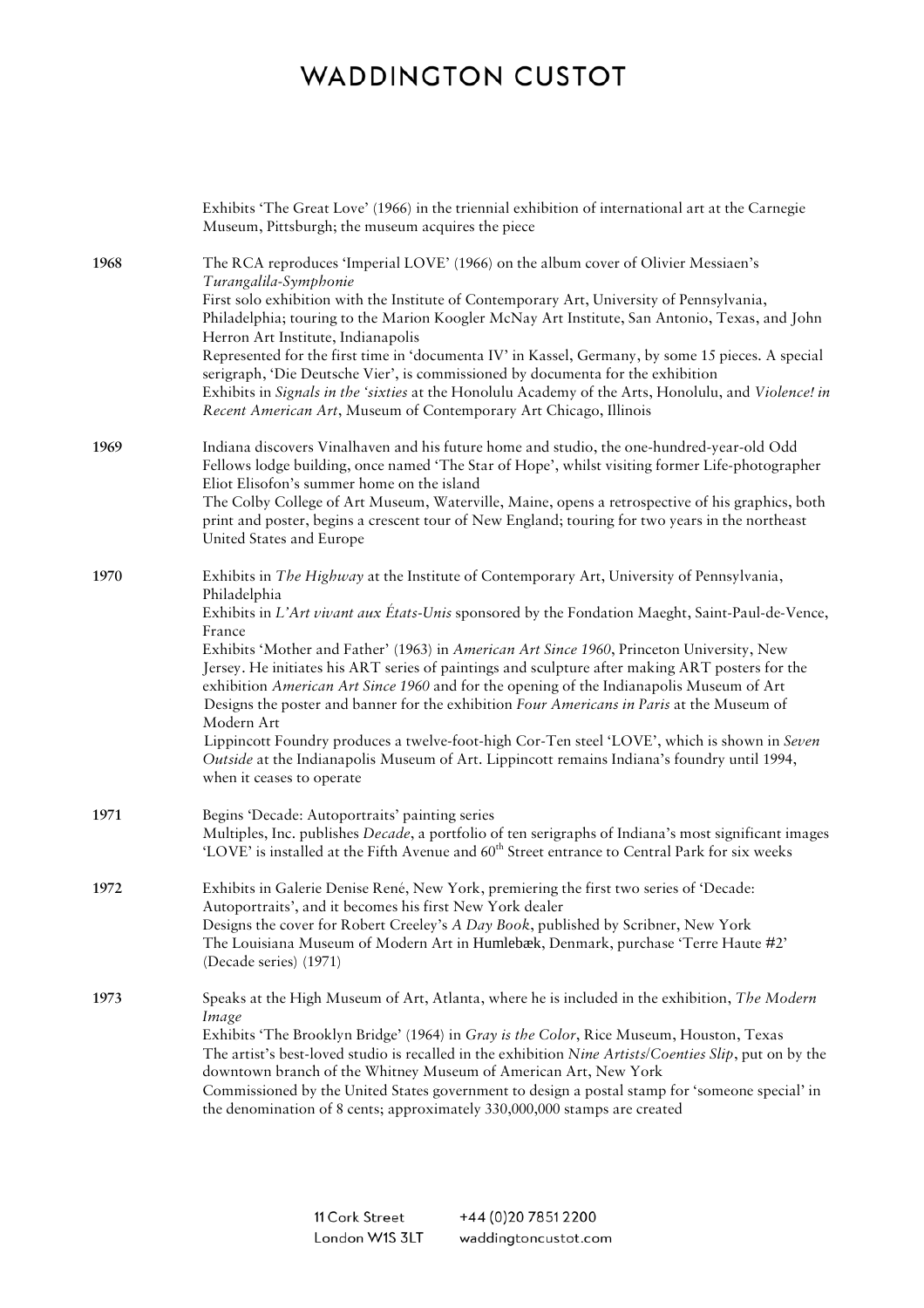|      | John Huszar makes a documentary film Robert Indiana: Portrait - the musical background for<br>the film is an expanded version of Virgil Thomson's piano portrait of the artist called 'Edges'                                                                                                                                                                                                                                                                                                                                                                                                                                                                                                                                                                                                                                                       |
|------|-----------------------------------------------------------------------------------------------------------------------------------------------------------------------------------------------------------------------------------------------------------------------------------------------------------------------------------------------------------------------------------------------------------------------------------------------------------------------------------------------------------------------------------------------------------------------------------------------------------------------------------------------------------------------------------------------------------------------------------------------------------------------------------------------------------------------------------------------------|
| 1974 | Exhibits 'EAT/DIE' (1962) at the Solomon R. Guggenheim, New York<br>Contributes a print to the portfolio Hommage à Picasso in honour of Pablo Picasso's 93rd<br>birthday. He proceeds to translate the print into oil<br>'The Great American LOVE' is exhibited in Twelve American Painters, Virginia Museum of Fine<br>Arts, Richmond<br>Designs poster for the opening of the Hirshhorn Museum and Sculpture Garden, Washington,<br>D.C. One of the original LOVE sculptures and 'The Beware-Danger American Dream #4' (1963)<br>are exhibited at the opening                                                                                                                                                                                                                                                                                     |
| 1975 | Returns to Washington, D.C., for the 24th Biennial Exhibition of Contemporary American<br>Painting at the Corcoran Gallery of Art - 'Decade: Autoportrait 1965' is used as the cover for the<br>exhibition catalogue<br>Galerie Denise René publishes a portfolio of seven serigraphs, based on Indiana's Polygon<br>paintings of 1962; the gallery premiers them in May of the following year along with the paintings<br>The Museum of Modern Art, New York, includes 'The American Dream #1' (1961) in the<br>exhibition American Art since 1945 from the Collection of the Museum of Modern Art, touring<br>across the USA into 1977                                                                                                                                                                                                            |
| 1976 | Celebrating America 1776-1976 is printed by Simca Artist Press of New York<br>In celebration of the two-hundredth anniversary of the company, the Santa Fe Opera Company<br>commissions Indiana to design the sets and costumes for a fully staged production of The Mother<br>of Us All<br>Designs two serigraphs, 'Liberty 76' and 'The Golden Future of America', for American<br>bicentennial portfolios published by Lorillad and Transworld Art, respectively<br>In response to a poser commission from the Democratic National Committee, he designs 'Vote'; in<br>recognition, he attends the presidential inauguration in January 1977<br>'ART', the seven-foot polychrome sculpture of 1972, finds a permanent home in front of the State<br>University of New York<br>Purchases the Star of Hope from the Elisofon estate                |
| 1977 | Returns to Indiana to accept his second Honorary Degree of Doctor of Fine Arts from Indiana<br>University at Bloomington<br>'AHAVA', a four-character Hebrew equivalent to LOVE and 12-foot sculpture in Corten steel, is<br>completed at Lippincott in North Haven, Connecticut, intended as a gift to and at the invitation<br>of the Israel Museum in Jerusalem for permanent display<br>University Art Museum, University of Texas, Austin, opens a retrospective of Indiana's work; the<br>show tours to Chrysler Museum in Norfolk, Virginia; the new Indianapolis Museum,<br>Indianapolis, Indiana; the Neuberger Museum in Purchase, New York; and concludes at the South<br>Bend Art Center, South Bend, Indiana, in the summer of 1978<br>Commissioned to design the floor of the MECCA Arena;s basketball court, Milwaukee,<br>Wisconsin |
| 1978 | AHAVA, the Hebrew version of LOVE, is exhibited in Central Park, New York, and later<br>acquired by the Israel Museum in Jerusalem, where it is on permanent display in the Billy Rose<br>Sculpture Garden<br>Indiana moves permanently to Vinalhaven, Maine                                                                                                                                                                                                                                                                                                                                                                                                                                                                                                                                                                                        |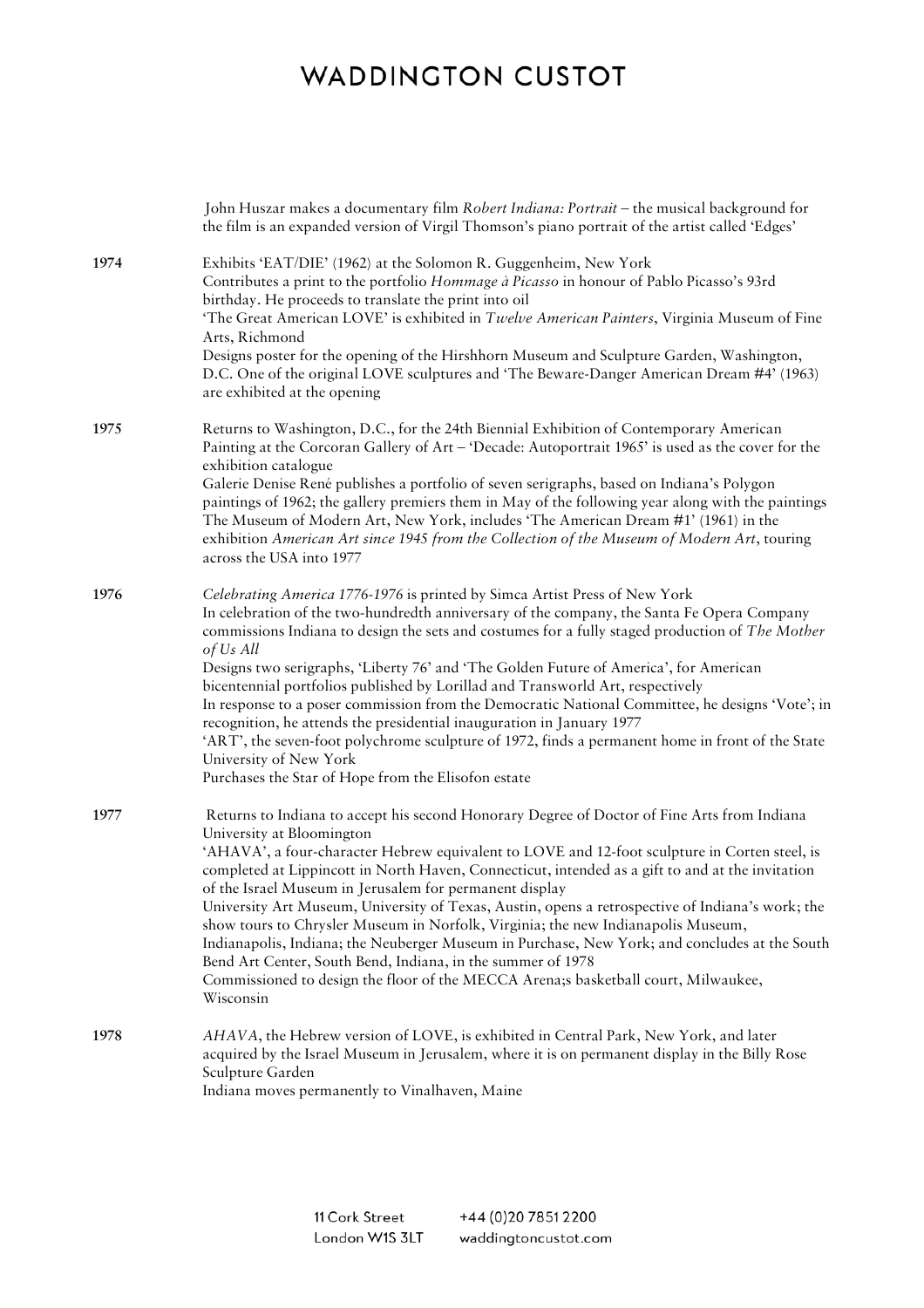| 1979 | Begins designs for a suite of ten serigraphs, 'The Decade: Autoportraits', to chronicle his life in the<br>Seventies, with particular reference to ten years on the island of Vinalhaven                                                                                                                                                                                                                                                                                                                                                  |
|------|-------------------------------------------------------------------------------------------------------------------------------------------------------------------------------------------------------------------------------------------------------------------------------------------------------------------------------------------------------------------------------------------------------------------------------------------------------------------------------------------------------------------------------------------|
| 1980 | Creates a serigraph, 'Jimmy Carter', in the abstract manner of the Autoportraits, for the National<br>Democratic Party<br>Commissioned by Melvin Simon Associates of Indianapolis to translate the original ten Numbers<br>paintings                                                                                                                                                                                                                                                                                                      |
| 1981 | Presented President Carter with his portrait in the White House<br>Received Doctorate of Fine Arts from Colby College in Waterville, Maine<br>Acquired the island's former sail loft, Vinalhaven's first theatre, as a painting studio, but later<br>exclusively for sculpture work as work resumes on the long interrupted wood constructions<br>'Bay', his first herm begun on Vinalhaven, is the first to be translated into bronze with the<br>assistance of William Katz, New York                                                   |
| 1982 | Holds a twenty-year retrospective, Indiana's Indianas, from his own collections, at Farnsworth<br>Art Museum of Rockland, Maine; touring to five museums in Maine, Pennysylvania,<br>Massachusetts, and New Hampshire<br>Star of Hope enters the National Register of Historic Places                                                                                                                                                                                                                                                     |
| 1984 | Wood Works, a comprehensive exhibition of the artist's wood constructions, opens at the<br>National Museum of American Art, Washington, D.C.; tours to the Portland Museum of Art,<br>Portland, Maine<br>The National Museum acquires the painting 'The Figure Five' (1963)                                                                                                                                                                                                                                                               |
| 1985 | 'The American Dream' is exhibited in Australia in Pop Art, 1955-1970, an exhibition organised<br>by the International Council of the Museum of Modern Art, New York, and opens at the Art<br>Gallery of New South Wales, Sydney, Australia, and tours to Queensland Art Gallery, Brisbane,<br>and National Gallery of Victoria, Melbourne                                                                                                                                                                                                 |
| 1986 | 'Mother of Exiles', an etching in four variations, is printed at the Vinalhaven Press by Patricia<br>Nick in commemoration of the Statue of Liberty's 100th Anniversary<br>Begins work for the celebration of the bicentennial of the town of Vinalhaven in 1989                                                                                                                                                                                                                                                                          |
| 1988 | Included in Committed to Print at the Museum of Modern Art, New York                                                                                                                                                                                                                                                                                                                                                                                                                                                                      |
| 1989 | Begins the 'Hartley Elegies', an open-ended series of paintings inspired by the German Officer<br>paintings of Marsden Hartley, who lived on Vinalhaven in the summer of 1938<br>Included in American Prints from the Sixties at the Susan Sheehan Gallery, New York                                                                                                                                                                                                                                                                      |
| 1990 | Publication of the Harry N. Abrams monograph Robert Indiana by Carl Weinhardt, Jr., a former<br>director of the Indianapolis Museum of Art<br>Included in Pop on Paper at the James Goodman Gallery, New York<br>Commissioned to do a print to commemorate the fortieth anniversary of the Declaration of<br>Human Rights<br>'The WALL', a lithograph printed at the Vinalhaven Press, is included in an exhibition at the<br>Pompidou Centre for Contemporary Art, Paris<br>Holds solo exhibition at the Marisa del Re Gallery, New York |
| 1991 | The first 12-foot polychrome LOVE sculpture is shown in the gardens of the Third Biennale of<br>Sculpture, Monte-Carlo, Monaco                                                                                                                                                                                                                                                                                                                                                                                                            |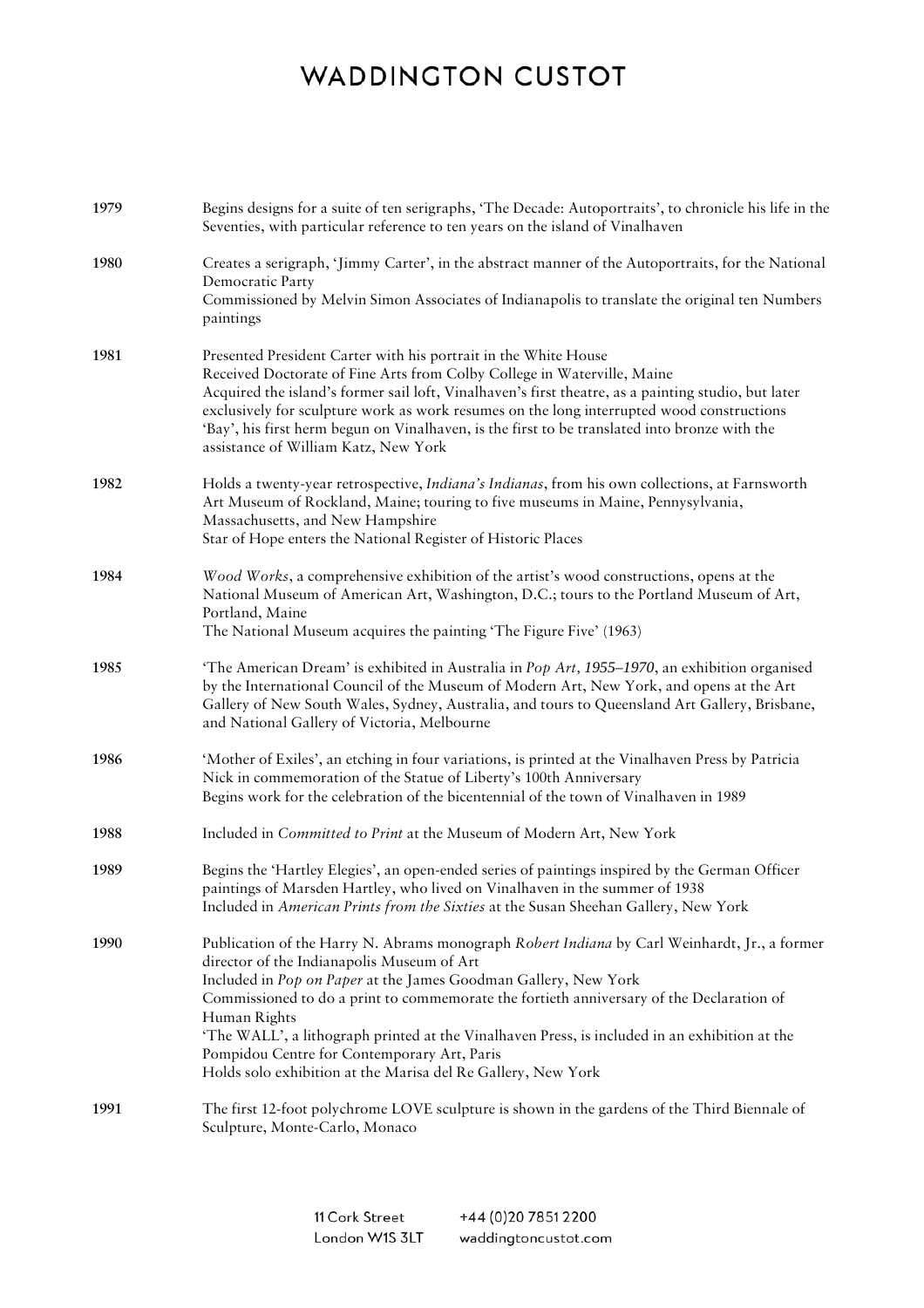|      | Susan Sheehan Gallery, New York, holds a solo exhibition of Indiana's prints in conjunction with<br>the gallery's publication of a catalogue raisonné of Indiana's prints from 1951-1991<br>The first American artist chosen to paint a (255 lb.) fragment from the Berlin Wall, subsequently<br>shown at the Jacob K. Javits Convention Center, New York<br>Included in Constructing American Identity exhibition, Whitney Museum of American Art, New<br>York<br>Exhibits in Pop Art: An International Perspective at the Royal Academy, London<br>First exhibition at the Salama-Caro Gallery, London, entitled Early Works includes the bronze<br>translations of the first wood constructions                                                                                                                                                                                                                   |
|------|----------------------------------------------------------------------------------------------------------------------------------------------------------------------------------------------------------------------------------------------------------------------------------------------------------------------------------------------------------------------------------------------------------------------------------------------------------------------------------------------------------------------------------------------------------------------------------------------------------------------------------------------------------------------------------------------------------------------------------------------------------------------------------------------------------------------------------------------------------------------------------------------------------------------|
| 1992 | First show in Madrid takes place at Galería 57<br>The artist travels to Montreal for the opening of the $Pop$ Art show – the third monumental<br>'LOVE' sculpture, destined for Singapore, is first exhibited in the Montreal show<br>Included in the exhibition Arte Americana 1930-1970, Lingotto, Turini; Kunst & Zahlen at the<br>Württemberger Hypo, Stuttgart, and in Art Works at the Peter Stuyvesant Foundation,<br>Amsterdam<br>'The Confederacy: Alabama' (1965) is included in the show A Nation's Legacy: 150 Years of<br>American Art from Ohio Collections at the Miami University Museum of Art, Oxford, Ohio<br>Susan Elizabeth Ryan completes the first Ph.D. dissertation on Robert Indiana at the University of<br>Michigan, Ann Arbor; Yale University Press publishes it as Robert Indiana: Figures of Speech in<br>2000                                                                       |
| 1993 | Exhibited in the Coenties Slip show at Pace Gallery with fellow artists of the Slip: Ellsworth Kelly,<br>Agnes Martin, James Rosenquist, and Jack Youngerman<br>The fourth monumental 'LOVE' sculpture is acquired and permanently installed in Tokyo for the<br>Shinjuku-I-Land Public Art project<br>Travels to Monaco to see the installation of his large 'ART' sculpture in the Fourth Biennale de<br>Sculpture<br>Included in Hand-Painted Pop: American Art in Transition, 1955-1962, at the Museum of<br>Contemporary Art, Los Angeles, touring to the Museum of Contemporary Art, Chicago, and the<br>Whitney Museum of American Art<br>Lippincott produces a twelve-foot-high blue/green 'LOVE' for permanent installation in front of<br>Winsland House II, the headquarters of Wing Tai Holdings Ltd, Singapore. It is the last<br>monumental Indiana sculpture produced by the foundry before it closes |
| 1994 | Included in A Century of Artist Books at the Museum of Modern Art, New York<br>'The American Dream #1' (1961) is exhibited in the thirty-year celebration exhibition at Aldrich<br>Museum of Contemporary Art, Ridgefield, Connecticut<br>'The Third American Dream' is exhibited in View of the Twentieth-Century Masterpieces of the<br>Stedelijk Van Abbemuseum Eindhoven at Tokushima Modern Art Museum, Japan                                                                                                                                                                                                                                                                                                                                                                                                                                                                                                   |
| 1995 | The 'Hartley Elegies' are featured in the two-man exhibition Dictated by Life with Marsden<br>Hartley at the Frederick R. Weisman Art Museum, Minneapolis, Minnesota<br>Included in the exhibition $Pop$ Art at the Kunsthal, Rotterdam, The Netherlands<br>Simon Salama-Caro becomes Indiana's primary agent, organising a program of gallery exhibition<br>and introducing Indiana to the Morgan Art Foundation                                                                                                                                                                                                                                                                                                                                                                                                                                                                                                    |
| 1996 | 'Hartley Elegies' are shown at the Indianapolis Museum of Art, Indiana<br>'The Metamorphosis of Norma Jean Mortenson' (1967) is exhibited in Elvis + Marilyn = 2X<br>Immortal at the Institute of Contemporary Art, Boston<br>A 'LOVE' sculpture is included in Skulptura Montreal 95                                                                                                                                                                                                                                                                                                                                                                                                                                                                                                                                                                                                                                |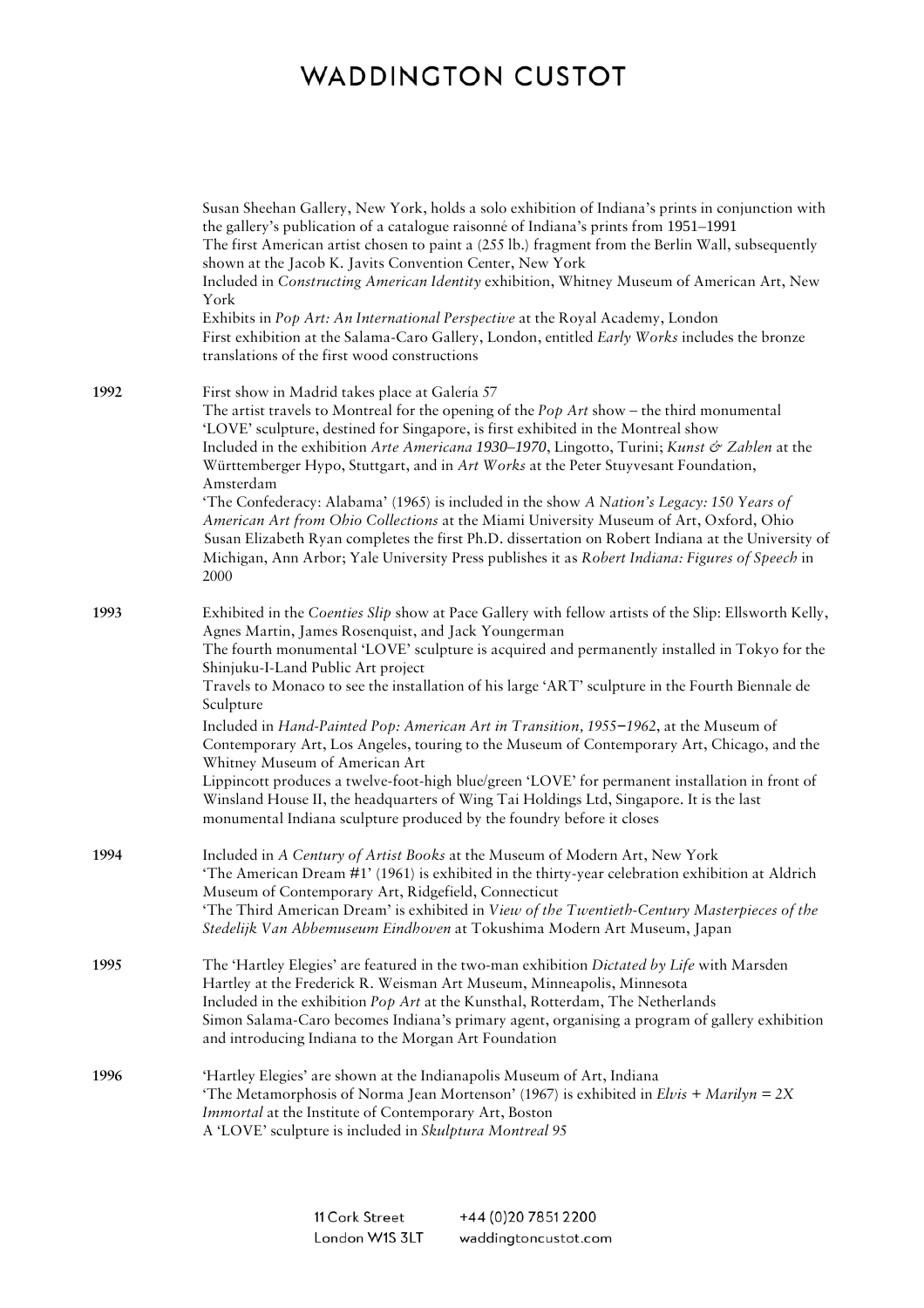|      | 'French Atomic Bomb' (1959–1960) is included in the exhibition Face à l'Histoire, Centre Georges<br>Pompidou, Paris                                                                                                                                                                                                                                                                                                                                                                                                                                                                                                                                                                                                                                                                                                                                                                                                                                                                                                                                                                                                                                                                               |
|------|---------------------------------------------------------------------------------------------------------------------------------------------------------------------------------------------------------------------------------------------------------------------------------------------------------------------------------------------------------------------------------------------------------------------------------------------------------------------------------------------------------------------------------------------------------------------------------------------------------------------------------------------------------------------------------------------------------------------------------------------------------------------------------------------------------------------------------------------------------------------------------------------------------------------------------------------------------------------------------------------------------------------------------------------------------------------------------------------------------------------------------------------------------------------------------------------------|
| 1997 | 'The Black Diamond American Dream No.2' (1962) is shown in the inaugural exhibition, The<br>Berardo Collection, at the Sintra Museum of Art, Portugal<br>Attends the opening of the Sixth Biennale of Sculpture in Monte-Carlo where he viewed his<br>number Seven sculpture in the presence of the Grimaldi Family, celebrating their 700-year reign<br>Book of Love is published by American Image, New York, consisting of twelve of his LOVE<br>images and twelve of his love poems                                                                                                                                                                                                                                                                                                                                                                                                                                                                                                                                                                                                                                                                                                           |
| 1998 | Installation of a LOVE sculpture at Bay Harbor Islands, Florida, in association with the Dorothy<br>Blau Gallery, Miami<br>Retrospective exhibition, 'Robert Indiana: Retrospective 1958-1998', held at the Musée d'Art<br>Moderne et d'Art Contemporain, Nice                                                                                                                                                                                                                                                                                                                                                                                                                                                                                                                                                                                                                                                                                                                                                                                                                                                                                                                                    |
| 1999 | Exhibition 'Robert Indiana Prints' opens at Gana Art Center, Seoul, Korea<br>Designs the bus poster for the DTI winter campaign on youth and violence; during the campaign<br>large posters are displayed on buses in cities such as New York, Houston, Chicago, London, and<br>Amsterdam<br>The exhibition 'Love and the American Dream: The Art of Robert Indiana' opens in the summer<br>at the Portland Museum of Art, Maine, travelling to; the Cobb Museum of Art, Marietta, Georgia<br>Starts to paint a new series of Marilyn paintings in the winter                                                                                                                                                                                                                                                                                                                                                                                                                                                                                                                                                                                                                                     |
| 2000 | In February a monumental LOVE sculpture is installed on Avenue of the Americas at the corner of<br>56th Street, New York City<br>Travels to Indianapolis for the exhibition 'Crossroads of American Sculpture' at the Indianapolis<br>Museum of Art, Indiana. The exhibition shows the work of Bruce Nauman, George Rickey, and<br>William Wiley<br>Visits the site of the new Indiana State Museum and marks the location for the INDIANA Obelisk<br>Included in the exhibition 'Formes et Mouvements d'Art au XX eme Siecle, Hommage à Denise<br>René', at Tsukuba Museum of Art, Ibaraki, Japan, travelling to; Marugame Genichiro-Inokuma<br>Museum of Contemporary Art, Kagawa, Japan. The painting LOVE from the collection of the<br>Indianapolis Museum of Art is shown at the Whitney Museum of American Art, New York<br>Paints The Eighth American Dream in memory of his mother                                                                                                                                                                                                                                                                                                       |
| 2001 | During the winter paints The Ninth American Dream and works on new paintings and sculptures<br>The exhibition 'Formes et Mouvements d'Art au XX eme Siecle, Hommage à Denise René' travels<br>to Urawa Museum, Saitama, Japan, and then to Himeji City Museum of Art, Himeji City, Japan<br>The sculptures LOVE, ART and the Ten Numbers are included in the June exhibition 'Lumière et<br>Mouvement dans l'art abstrait du XX eme siècle', at Gallery Hyundai, Seoul, Korea.<br>The exhibition 'Crossroads of American Sculpture' travels to the New Orleans Museum of Art,<br>Louisiana<br>A monumental LOVE sculpture, the painting EAT/DIE and the four herms Orb, Ahab, Bar and<br>Four are included in the exhibition 'Les Années Pop: 1958 à 1968' at the Centre Georges<br>Pompidou, Paris<br>Decade Autoportrait (1964), Picasso II and the sculptures LOVE are exhibited at the Centre<br>Pompidou as part of an exhibition entitled 'Denise René l'Intrepide'. The exhibition travels to the<br>Centro Atlántico, Las Palmas<br>Denise René opens an exhibition entitled 'Homage à Indiana' in March, showcasing the artist's<br>work in her two spaces as her own homage to Indiana. |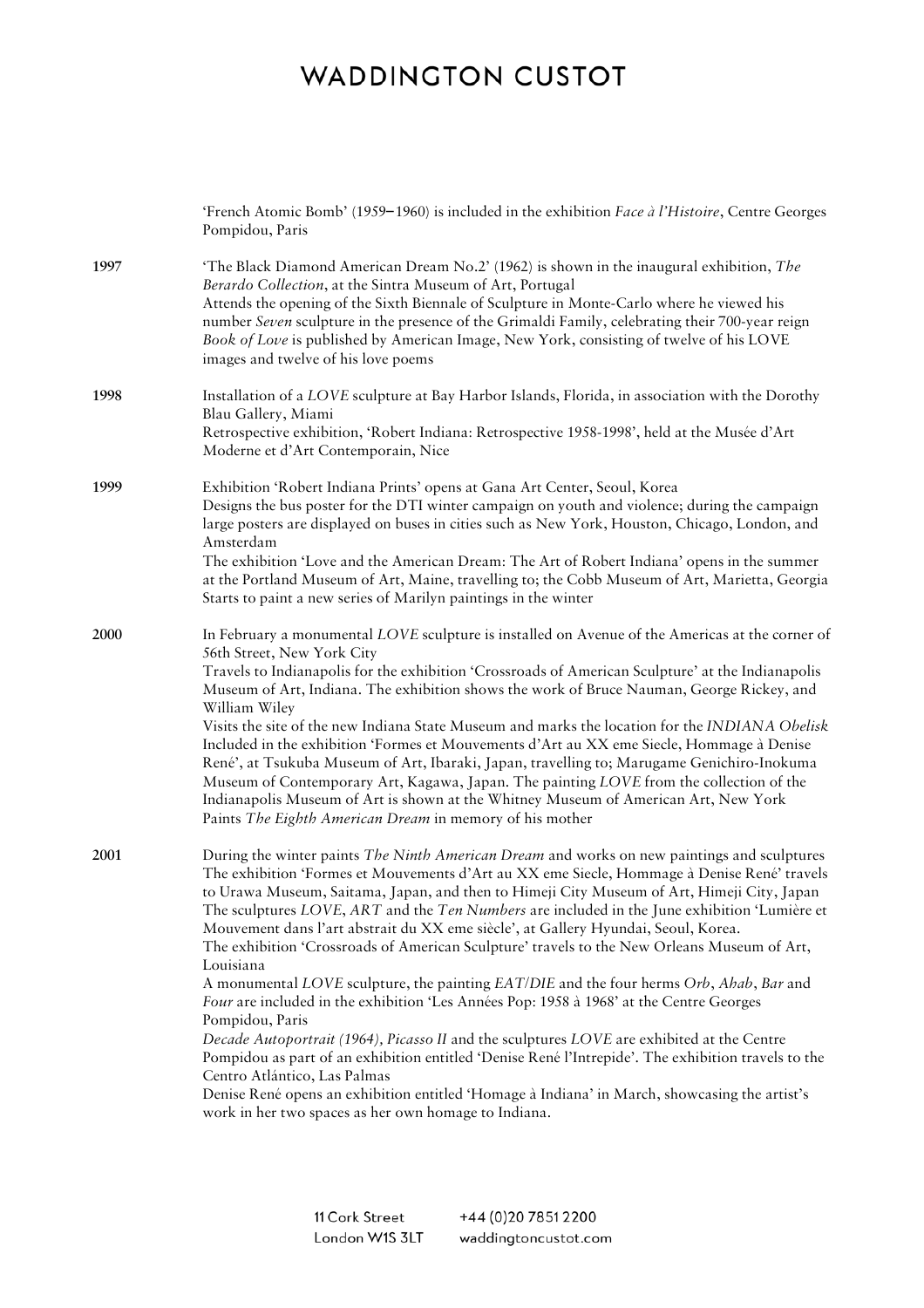|      | Solo exhibition 'Los Estados Unidos Bajo la Optica de Robert Indiana' opens at the Galería<br>Ateneo de Caracas, Venezuela<br>Work starts at the Milgo workshop on the INDIANA Obelisk<br>The Marilyn paintings are shown together at the Guy Pieters Gallery, Saint Paul de Venice<br>Witnesses destruction of the World Trade Center in New York on September 11th; returns home<br>to Vinalhaven to create the painting Afghanistan                                                                                                                                                                                                                                                                                                                                                                                                                                                                                                                                                                                      |
|------|-----------------------------------------------------------------------------------------------------------------------------------------------------------------------------------------------------------------------------------------------------------------------------------------------------------------------------------------------------------------------------------------------------------------------------------------------------------------------------------------------------------------------------------------------------------------------------------------------------------------------------------------------------------------------------------------------------------------------------------------------------------------------------------------------------------------------------------------------------------------------------------------------------------------------------------------------------------------------------------------------------------------------------|
| 2002 | The INDIANA Obelisk, 15 metres high, is installed in the atrium of the Indiana State Museum,<br>Indianapolis on April 9th. The state governor Frank O'Bannon officially declares April 9th<br>'Robert Indiana Day' for the State of Indiana<br>Completes the painting 666, The American Dream, to be included in an exhibition in Shanghai;<br>starts the first Chinese LOVE painting<br>The Scottsdale Museum of Contemporary Art, Arizona, acquires a monumental LOVE sculpture<br>to be installed in the autumn                                                                                                                                                                                                                                                                                                                                                                                                                                                                                                          |
| 2003 | The ten monumental numbers ONE through ZERO are installed on Park Avenue in New York<br>City. Coinciding with this installation two exhibitions, 'Robert Indiana: Letters, Words, and<br>Numbers,' and 'Robert Indiana: Recent Paintings,' open at C&M Arts and Paul Kasmin Gallery<br>in New York<br>Exhibition of small Peace Paintings opens at the Michael Kohn Gallery, Los Angeles                                                                                                                                                                                                                                                                                                                                                                                                                                                                                                                                                                                                                                    |
| 2004 | Fifteen Peace Paintings are shown at the Paul Kasmin Gallery, New York<br>The exhibition 'Robert Indiana 66: Paintings and Sculpture' opens at the Price Tower Arts Center,<br>Bartlesville, Oklahoma, in conjunction with the New York exhibition 'Peace Paintings'<br>'Robert Indiana: Paintings and Sculpture 1961-2003' opens Waddington Galleries in London<br>The small numbers ONE through ZERO are shown at the Galería Javier López, Madrid, Spain<br>The Park Avenue NUMBERS installation travels to Beverly Hills, California<br>The exhibition 'LOVE, ART and NUMBERS' opens at Gallery Hyundai, Seoul, Korea<br>Work starts at the Milgo workshop on a monumental LOVE to be installed in front of the Taipei<br>Financial Centre, Taipei, Taiwan                                                                                                                                                                                                                                                              |
| 2005 | The Price Tower Arts Center, originally designed by Frank Lloyd Wright and to be extended by<br>Zaha Hadid, acquires the monumental 66, which is installed in front of the building<br>Work starts on the first 20-foot-high 'bridge construction' Corten LOVE<br>Shooting starts for the film on Robert Indiana's life and work. The film is directed by Eric<br>Breitbart and produced by Muse Film and Television.<br>Work starts on the book to be published by Rizzoli.<br>Governor John Baldacci of Maine unveils the painting The First State, which celebrates the fact<br>that Maine is the first state in American to see the rising sun<br>'Wood', an exhibition which including sculptures in wood, paint, and iron from 1957 through<br>2002, opens at the Paul Kasmin Gallery, New York<br>The Hartley Elegies prints are exhibited at the Olin Arts Center, Bates College, Lewiston, Maine,<br>the birthplace of Marsden Hartley. Artist donates one of the prints to the Marsden Hartley<br>Cultural Center |
| 2006 | Exhibition of monumental sculptures including LOVE, AMOR, ART, LOVE Wall, and<br>NUMBERS ONE through ZERO in the cities of: Madrid, Valencia and Bilbao, Spain<br>Rizzoli publishes book titled Robert Indiana: The Artist and His Work 1955 - 2005                                                                                                                                                                                                                                                                                                                                                                                                                                                                                                                                                                                                                                                                                                                                                                         |
| 2007 | Exhibition of monumental sculptures including LOVE, AMOR, LOVE Wall and NUMBERS<br>ONE through ZERO in the cities of Lisbon, New York and Milan                                                                                                                                                                                                                                                                                                                                                                                                                                                                                                                                                                                                                                                                                                                                                                                                                                                                             |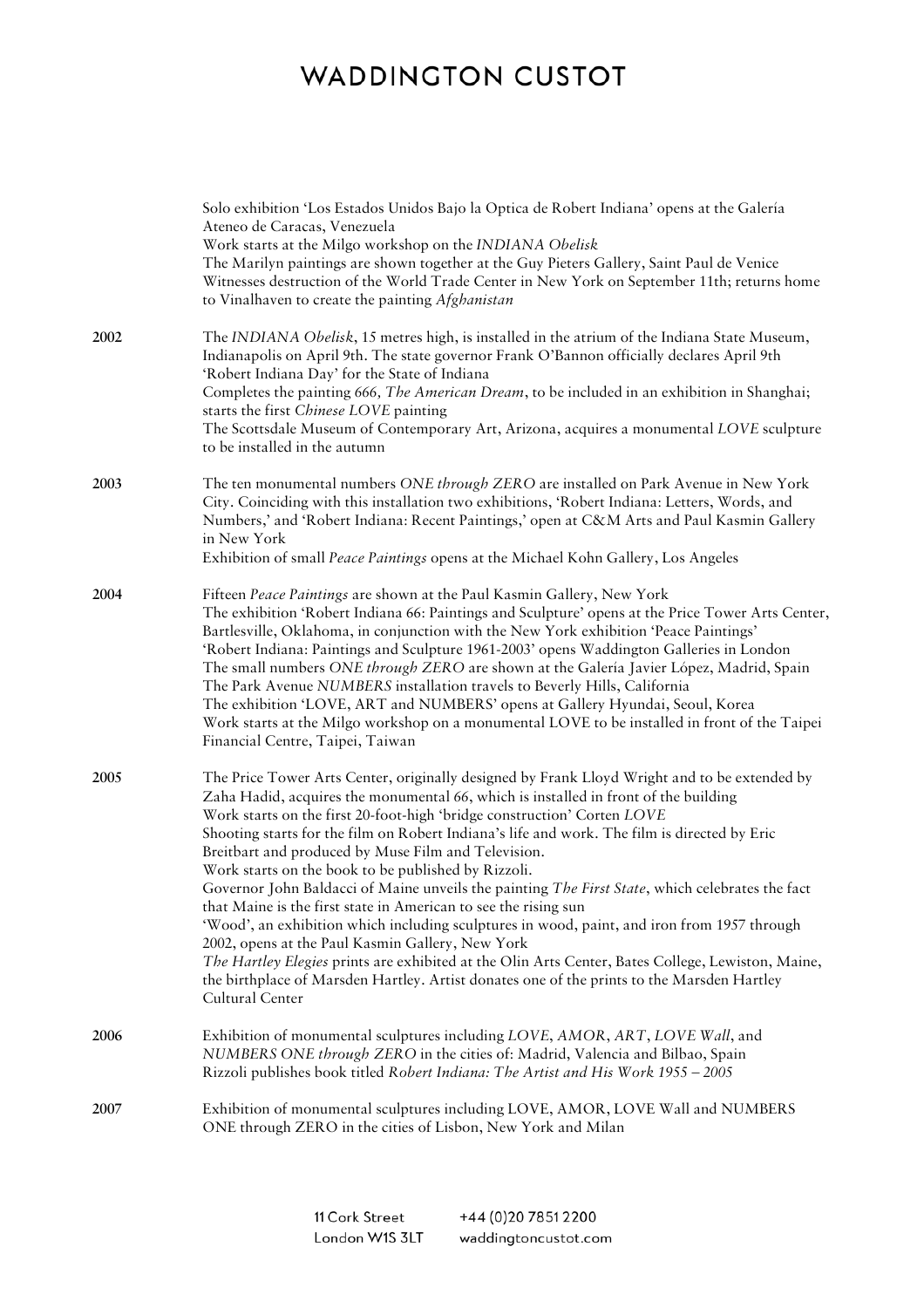|      | The exhibition 'Robert Indiana: Retrospective' opens at Galerie Gmurynzska in Zürich<br>The exhibition 'PAC-Padiglione di Arte Contemporanea Robert Indiana a Milano' opens in Milan<br>The exhibition 'Robert Indiana: Hard Edge' opens at the Paul Kasmin Gallery, New York |
|------|-------------------------------------------------------------------------------------------------------------------------------------------------------------------------------------------------------------------------------------------------------------------------------|
| 2009 | The exhibition 'Robert Indiana and the Star of Hope' opens at the Farnsworth Art Museum in<br>Rockland, Maine                                                                                                                                                                 |
| 2011 | The exhibition 'Robert Indiana - Rare Works from 1959 on Coenties Slip' opens at Galerie<br>Gmurzynska, Zürich<br>Hatje Cantz publishes monograph Robert Indiana: New Perspectives                                                                                            |
| 2018 | Dies at home on 19 May in Vinalhaven, Maine                                                                                                                                                                                                                                   |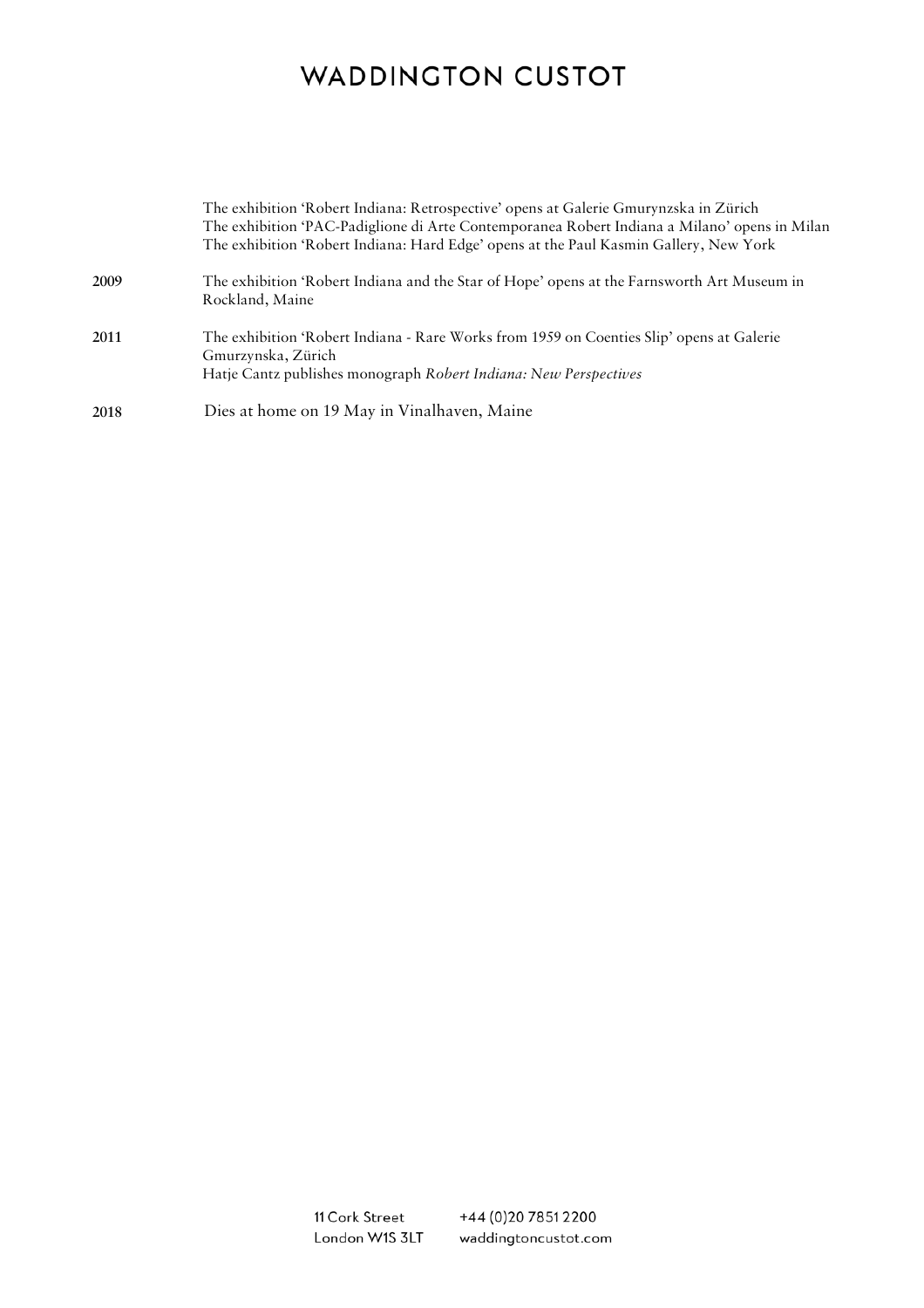#### SELECTED EXHIBITIONS

| 1960    | New Forms - New Media I, Martha Jackson Gallery, New York                                                                                                                                                                                                                                                                                                                                                                                                     |
|---------|---------------------------------------------------------------------------------------------------------------------------------------------------------------------------------------------------------------------------------------------------------------------------------------------------------------------------------------------------------------------------------------------------------------------------------------------------------------|
| 1961    | The Art of Assemblage, the Museum of Modern Art, New York                                                                                                                                                                                                                                                                                                                                                                                                     |
| 1962    | Recent Acquisitions: Painting and Sculpture, the Museum of Modern Art, New York<br>The New Realists: An Exhibition of Factual Paintings and Sculpture from France, England, Italy,<br>Sweden and the United States by the Artists, Sidney Janis Gallery, New York<br>Robert Indiana, Stable Gallery, New York                                                                                                                                                 |
| 1963    | Mixed Media and Pop Art, Albright-Knox Art Gallery, Buffalo<br>Americans 1963, Museum of Modern Art, New York<br>Richard Stankiewicz, Robert Indiana: An Exhibition of Recent Sculptures and Paintings, Walker<br>Art Center, Minneapolis<br>Formalists, The Washington Gallery of Modern Art, Washington, D.C., USA                                                                                                                                          |
| 1964    | Annual Exhibition 1963: Contemporary American Painting, Whitney Museum of American Art<br>Robert Indiana, Stable Gallery, New York<br>Group Zero, Institute of Contemporary Art, University of Pennsylvania, Philadelphia                                                                                                                                                                                                                                     |
| 1965    | The 29th Biennial Exhibition of Contemporary American Painting, The Corcoran Gallery of Art,<br>Washington, D.C.                                                                                                                                                                                                                                                                                                                                              |
| 1965-66 | Art Turned On, Institute of Contemporary Art, Boston, December- January 1965-1966                                                                                                                                                                                                                                                                                                                                                                             |
| 1966    | Robert Indiana, Dayton's Gallery 12, Minneapolis<br>Kunst Licht Kunst, Stedelijk van Abbemuseum, Eindhoven, Eindhoven, Netherlands<br>Robert Indiana: Number Paintings, Galerie Schmela, Düsseldorf, Germany<br>Robert Indiana: Number Paintings, Museum Haus Lange Krefeld, Krefeld, Germany<br>Contemporary American Sculpture: Selection I, Whitney Museum of American Art, New York<br>Art of the United States, Whitney Museum of American Art, New York |
| 1966-67 | Annual Exhibition 1966: Contemporary Sculpture and Prints, Whitney Museum of American Art,<br>New York                                                                                                                                                                                                                                                                                                                                                        |
| 1967    | American Painting Now: The Memorial Album of the First Category Universal and International<br>Exhibition Held in Montreal [Expo '67, American Pavilion], Expo '67, American Pavilion,<br>Montreal, Montreal<br>Formen der Farbe [Shapes of Color], Kunsthalle Bern, Bern, Switzerland                                                                                                                                                                        |
| 1967-68 | São Paulo 9, Environment USA 1957-1967, 9th Biennial of the Museum of Modern Art, São Paulo,<br>Brazil<br>Pittsburgh International Exhibition of Contemporary Painting and Sculpture, Carnegie Museum<br>of Art, Pittsburgh<br>American Painting Now, Institute of Contemporary Art, Boston, Boston                                                                                                                                                           |
| 1968    | Robert Indiana, Institute of Contemporary Art, University of Pennsylvania, Philadelphia<br>Documenta 4: Internationale Ausstellung, Kunsthalle, Kassel, Germany                                                                                                                                                                                                                                                                                               |
| 1969-70 | Pop! '70, Mayfair Gallery, London                                                                                                                                                                                                                                                                                                                                                                                                                             |

11 Cork Street +44 (0) 20 7851 2200 London W1S 3LT waddingtoncustot.com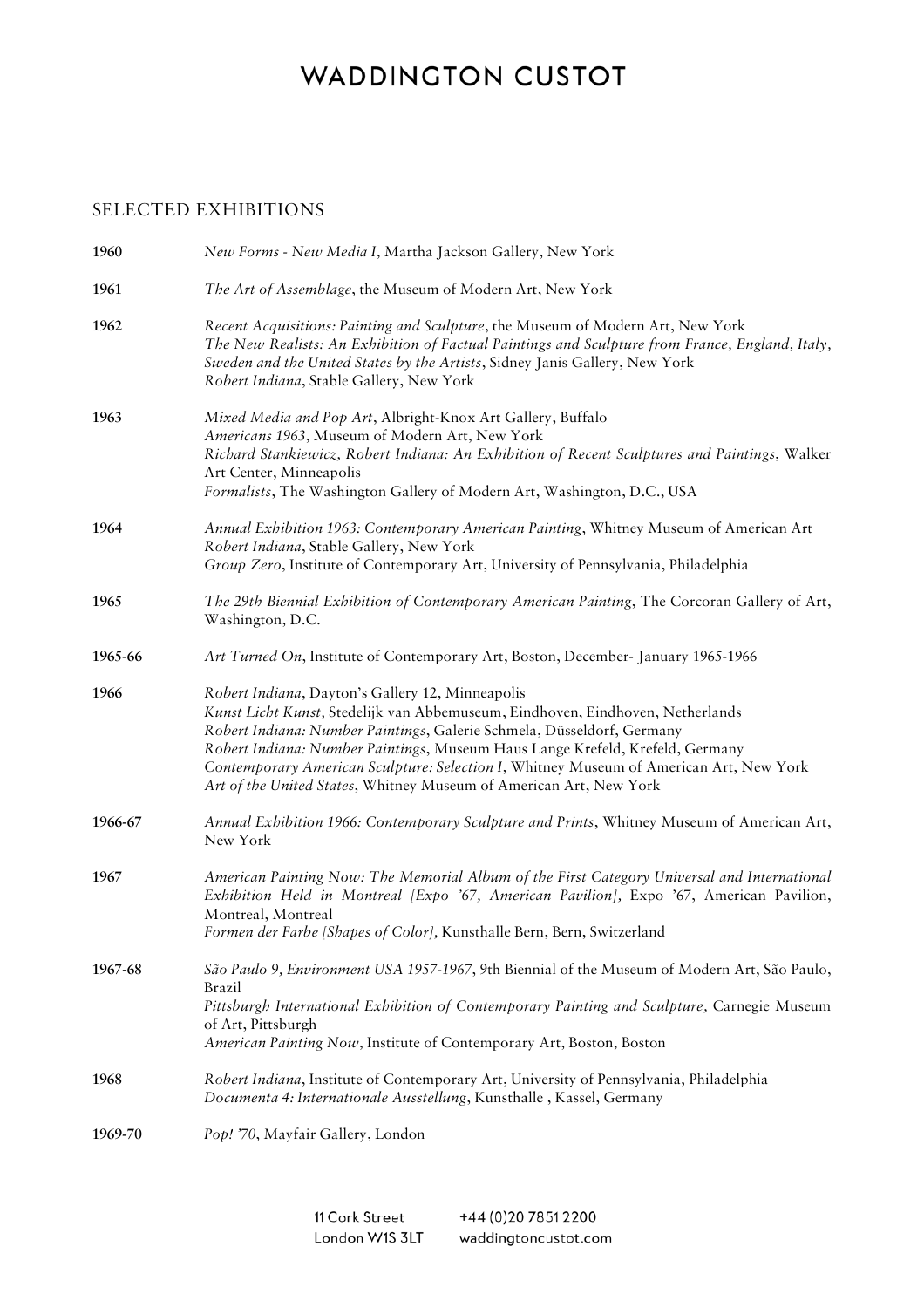| 1970    | American Art since 1960, Princeton University Art Museum, Princeton, New Jersey                                                                                                                                                                                                                                                                                                                                                                                                 |
|---------|---------------------------------------------------------------------------------------------------------------------------------------------------------------------------------------------------------------------------------------------------------------------------------------------------------------------------------------------------------------------------------------------------------------------------------------------------------------------------------|
| 1971    | Monumental Sculptures for Public Spaces, Institute of Contemporary Art, Boston                                                                                                                                                                                                                                                                                                                                                                                                  |
| 1972    | Robert Indiana, Galerie Denise René, New York<br>The Modern Image, High Museum of Art, Atlanta                                                                                                                                                                                                                                                                                                                                                                                  |
| 1974    | Painting and Sculpture Today, 1974, Indianapolis Museum of Art, Indianapolis<br>Nine Artists: Coenties Slip, Whitney Museum of American Art, New York<br>American Pop Art, Whitney Museum of American Art, New York                                                                                                                                                                                                                                                             |
| 1974-75 | Inaugural Exhibition, Hirshhorn Museum and Sculpture Garden, Washington, D.C.                                                                                                                                                                                                                                                                                                                                                                                                   |
| 1977-78 | Robert Indiana, University of Texas Art Museum, Austin                                                                                                                                                                                                                                                                                                                                                                                                                          |
| 1978    | Art about Art, Whitney Museum of American Art, New York                                                                                                                                                                                                                                                                                                                                                                                                                         |
| 1982    | Indiana's Indianas: A 20 Year Retrospective of Painting and Sculpture from the Collection of<br>Robert Indiana, William A. Farnsworth Library and Art Museum, Rockland, Maine<br>touring to Colby College Museum of Art, Waterville, Maine; Reading Public Museum and Art<br>Gallery, Reading, Pennsylvania; Danforth Museum, Framingham, Massachusetts; Currier Gallery<br>of Art, Manchester, New Hampshire; and the Berkshire Museum, Pittsfield, Massachusetts into<br>1983 |
| 1984    | Wood Works: Constructions by Robert Indiana, National Museum of American Art, Smithsonian<br>Institution, Washington, D.C.                                                                                                                                                                                                                                                                                                                                                      |
| 1986    | Included in Treasures from the National Museum of American Art exhibition shown at the<br>Seattle Art Museum, Seattle, Washington; Minneapolis Institute of Art, Minneapolis, Minnesota;<br>Cleveland Museum of Art, Cleveland, Ohio; Amon Carter Museum, Fort Worth, Texas; High<br>Museum of Art, Atlanta, Georgia; and National Museum of American Art, Washington, D.C.                                                                                                     |
| 1987    | Pop Art USA - UK at the Odakyu Grand Gallery, Tokyo; Daimaru Museum, Osaka; The<br>Funabashi Seibu Museum of Art, Funabashi; and Sogo Museum of Art, Yokohama, Japan<br>Made in the U.S.A. - An Americanization in Modern Art, the '50s and '60s at University Art<br>Museum, University of California, Berkeley; touring to The Nelson Atkins Museum of Art,<br>Kansas City, Missouri; and Virginia Museum of Fine Arts, Richmond, Virginia                                    |
| 1989    | Robert Indiana, Galerie Natalie Seroussi, Paris<br>The Junk Aesthetic: Assemblage of the 1950s and Early 60's, Whitney Museum of American Art<br>at Fairfield, Stamford, Connecticut                                                                                                                                                                                                                                                                                            |
| 1991    | Pop Art: An International Perspective, Royal Academy of Arts, London; touring to the Ludwig<br>Museum in Cologne, the Centro de Arte Reina Sofia in Madrid, and the Museum of Fine Arts in<br>Montreal in 1992<br>Constructing American Identity, Whitney Museum of American Art, New York<br>Robert Indiana: Early Sculpture, 1958-1962, Salama-Caro Gallery, London                                                                                                           |
| 1992-93 | Hand-Painted Pop: American Art in Transition, 1955-62, Museum of Contemporary Art, Los<br>Angeles                                                                                                                                                                                                                                                                                                                                                                               |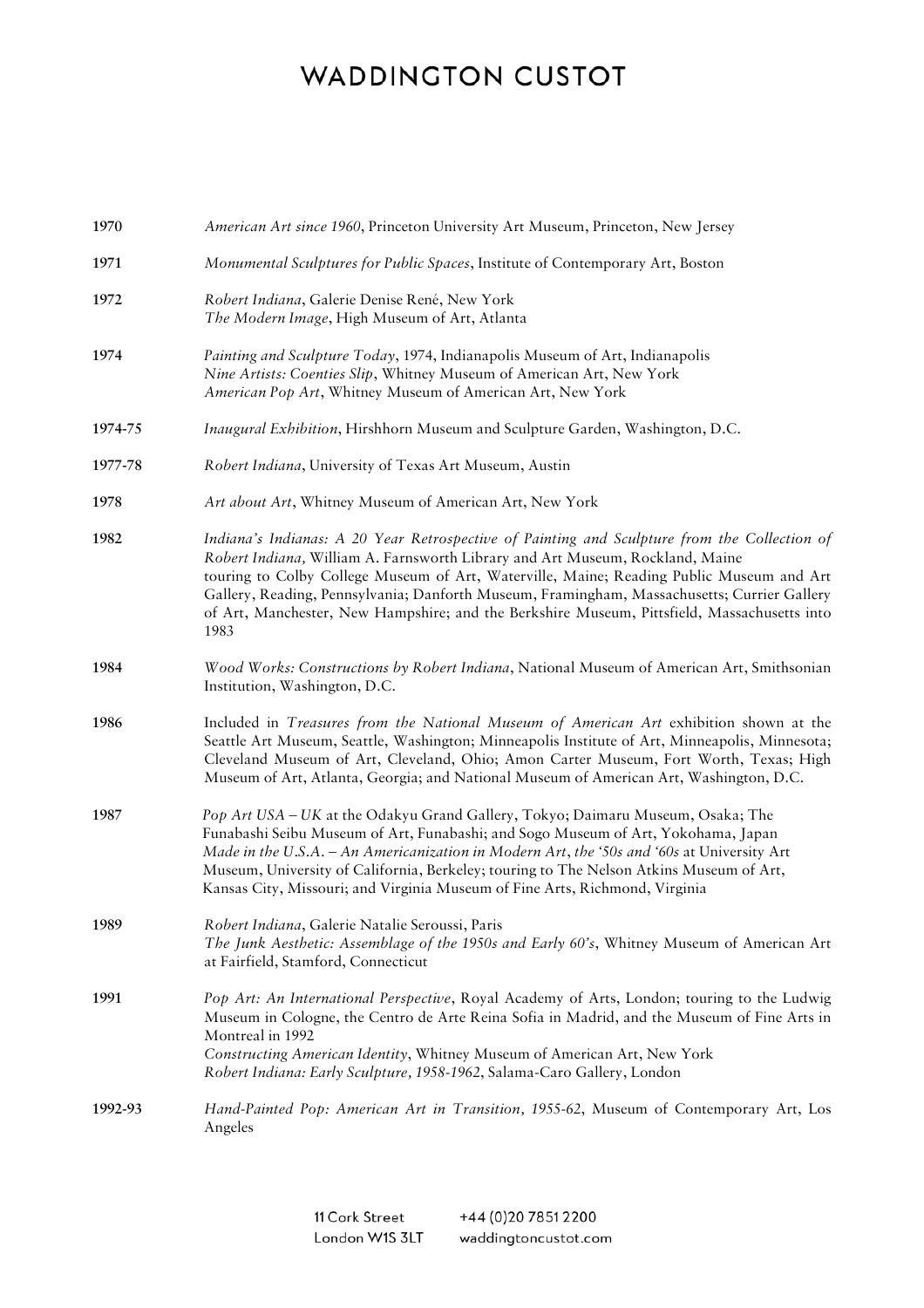| 1993    | Indiana, Kelly, Martin, Rosenquist, Youngerman at Coenties Slip, The Pace Gallery, New York                                                                                                                                                                                                                                                                                                                         |
|---------|---------------------------------------------------------------------------------------------------------------------------------------------------------------------------------------------------------------------------------------------------------------------------------------------------------------------------------------------------------------------------------------------------------------------|
| 1995    | Dictated by Life: Marsden Hartley's German Paintings and Robert Indiana's Hartley Elegies,<br>Frederick R. Weisman Art Museum, Minneapolis; show travels to the Terra Museum of American<br>Art, Chicago; the Frost Art Museum at Florida International University, Miami; and the Indianapolis<br>Museum of Art, where only the Hartley Elegies are exhibited.                                                     |
| 1996    | Robert Indiana: The Hartley Elegies, Indianapolis Museum of Art, Indianapolis                                                                                                                                                                                                                                                                                                                                       |
| 1996-97 | Face à l'Histoire, Centre Georges Pompidou, Paris                                                                                                                                                                                                                                                                                                                                                                   |
| 1997    | Included in The Pop 60's Transatlantic Crossing show, Centro Cultural de Belem, Lisbon<br>Included in the exhibition 'De Klein a Warhol' at the Musée d'Art Moderne et d'Art<br>Contemporain, Nice<br>Included in the 'Magie der Zahl' show at the Staatsgalerie, Stuttgart<br>Included in the exhibition 'In Print: Contemporary Artists at the Vinalhaven Press' at the Portland<br>Museum of Art                 |
| 1998    | Robert Indiana: Rétrospective, 1958-1998, Musée d'Art Moderne et d'Art Contemporain, Nice,<br>France                                                                                                                                                                                                                                                                                                                |
| 1999    | Love and the American Dream: The Art of Robert Indiana, Portland Museum of Art, Portland,<br>Maine                                                                                                                                                                                                                                                                                                                  |
| 2000-01 | Crossroads of American Sculpture, Indianapolis Museum of Art, Indianapolis                                                                                                                                                                                                                                                                                                                                          |
| 2001    | Les Années Pop: 1958 à 1968, Centre Georges Pompidou, Paris<br>Denise René l'intrépide, Centre Georges Pompidou, Paris                                                                                                                                                                                                                                                                                              |
| 2002    | Robert Indiana, Shanghai Art Museum, Shanghai                                                                                                                                                                                                                                                                                                                                                                       |
| 2003    | Robert Indiana: Letters, Words and Numbers, C&M Arts, New York<br>Robert Indiana: Recent Paintings, Paul Kasmin Gallery, New York                                                                                                                                                                                                                                                                                   |
| 2004    | Pop classics : Allan d'Arcangelo, Jim Dine, Robert Indiana, Jasper Johns, Allan Kaprow, Edward<br>Kienholz, Yayoi Kusama, Roy Lichtenstein, Marisol, Claes Oldenburg, Robert Rauschenberg,<br>James Rosenquist, Ed Ruscha, Wayne Thiebaud, Andy Warhol, Tom Wesselmann: Museum<br>Ludwig Cologne, ARoS Aarhus Kunstmuseum, Aarhus, Denmark<br>Robert Indiana: Paintings and Sculpture, Waddington Galleries, London |
| 2005    | Summer of Love: Art of the Psychedelic Era, Tate Liverpool, Liverpool                                                                                                                                                                                                                                                                                                                                               |
| 2006    | Robert Indiana: a Living Legend, Seoul Museum of Art, Seoul, Korea<br>Robert Indiana: Paseo de Recoletos y Paseo del Prado, Madrid<br>Social Justice: Robert Indiana, Miami University Art Museum, Oxford, Ohio<br>Robert Indiana: Escultura Monumental Gran Via Marqués de Turia, Valencia                                                                                                                         |
| 2007    | Robert Indiana Gran Via Don Diego López de Haro, Bilbao<br>Pop Art at Princeton, Princeton University Art Museum, Princeton, New Jersey                                                                                                                                                                                                                                                                             |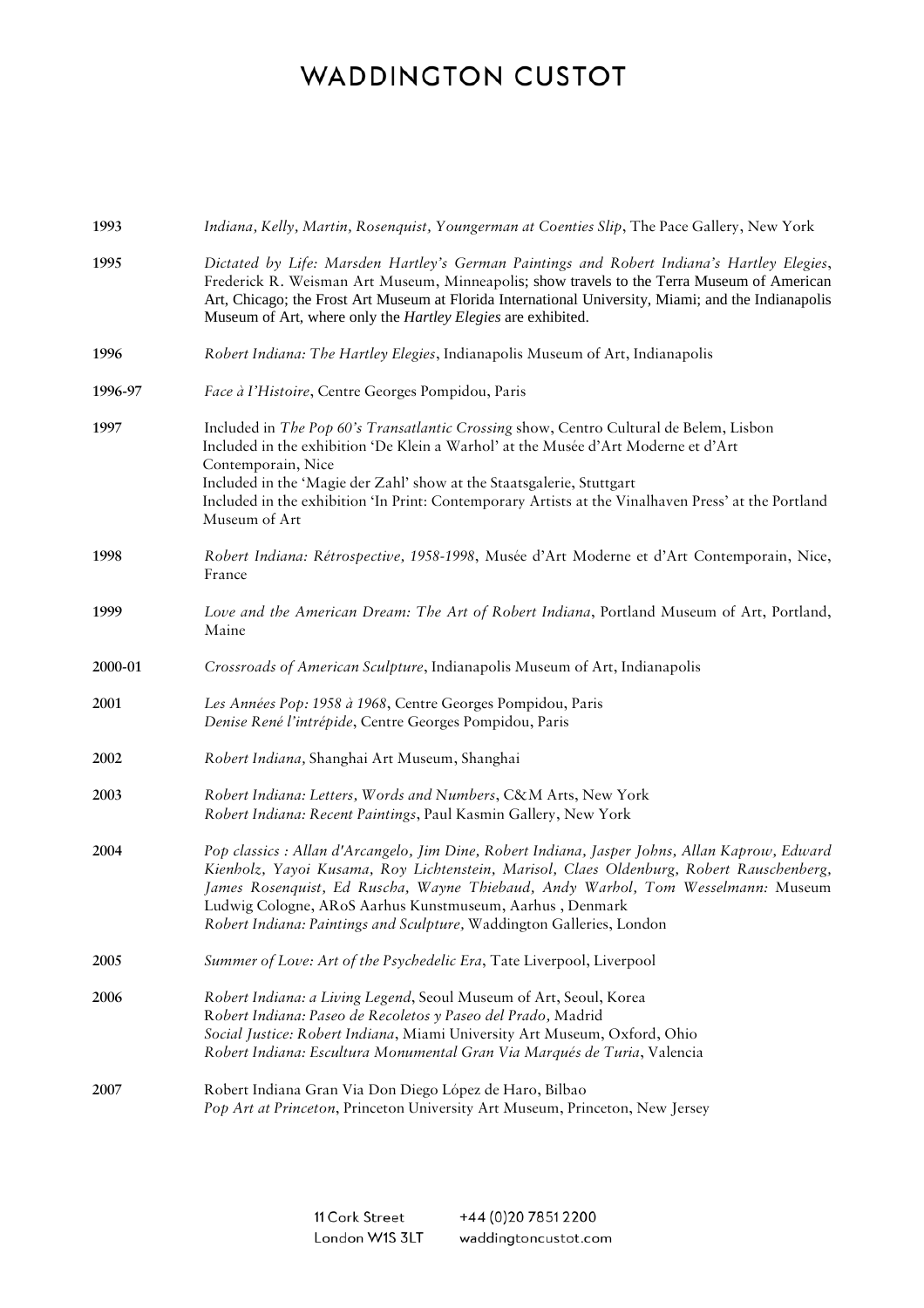| 2007-08 | Pop Art Portraits, National Portrait Gallery, London<br>POP ART 1956 - 1968, Scuderie del Quirinale, Rome<br>Robert Indiana: Retrospective, Galerie Gmurzynska, Zurich, Switzerland<br>Robert Indiana: Der Amerikanische Maler der Zeichen, Museum Kurhaus Kleve, Kleve, Germany<br>Art in the Parks: Celebrating 40 Years, Park Avenue, New York                                                                                                                             |
|---------|-------------------------------------------------------------------------------------------------------------------------------------------------------------------------------------------------------------------------------------------------------------------------------------------------------------------------------------------------------------------------------------------------------------------------------------------------------------------------------|
| 2008    | Robert Indiana Love & Numbers: Avenida da Liberdade, Lisbon<br>PAC-Padiglione di Arte Contemporanea Robert Indiana a Milano, Milan<br>American Art Since 1945: In a New Light, The McNay Art Museum, San Antonio, Texas<br>Robert Indiana: Hard Edge, Paul Kasmin Gallery, New York                                                                                                                                                                                           |
| 2008-09 | De Miró a Warhol. La Collection Berardo á Paris, Musée du Luxembourg, Paris, France                                                                                                                                                                                                                                                                                                                                                                                           |
| 2009    | Innovations in the Third Dimension: Sculpture of Our Time, Bruce Museum, Greenwich,<br>Connecticut<br>Sculpture: Post-War to Present, Maxwell Davidson Gallery, New York<br>Von Picasso bis Warhol, Künstlerschmuck der Avantgarde, Museum für Angewandte Kunst,<br>Cologne, Germany                                                                                                                                                                                          |
| 2009-10 | Robert Indiana and the Star of Hope, Farnsworth Art Museum, Rockland, Maine<br>Wordscapes: Text as Image in Contemporary Art, The Minneapolis Institute of Arts, Minneapolis                                                                                                                                                                                                                                                                                                  |
| 2010    | Messaging: Text and Visual Art, Sheldon Museum of Art, Lincoln, Nebraska                                                                                                                                                                                                                                                                                                                                                                                                      |
| 2011    | Robert Indiana - Rare Works from 1959 on Coenties Slip, Galerie Gmurzynska, Zurich,<br>Switzerland                                                                                                                                                                                                                                                                                                                                                                            |
| 2012    | Curator's Choice: People, Places and Things, University of Virginia Art Museum, Charlottesville<br>Robert Indiana: Sculptures, Waddington Custot Galleries                                                                                                                                                                                                                                                                                                                    |
| 2013    | Sculpture in the City, City of London, London<br>Now Here is Also Nowhere: Part II, University of Washington, Seattle.<br>Love Actually, Seoul Museum, Korea<br>Indiana by the Numbers, Indianapolis Museum of Art, Indiana<br>The Monumental Woods, Galerie Gmurzynska, Zurich<br>Farbenfroh.Graphik aus der Sammlung Kemp, Museum Kunstpalast, Düsseldorf<br>Robert Indiana: Decade Autoportrait, de Sarthe Gallery, Hong Kong                                              |
| 2013-14 | Robert Indiana: Beyond Love, Whitney Museum of American Art, New York                                                                                                                                                                                                                                                                                                                                                                                                         |
| 2014    | Robert Indiana's Hartley Elegies, McNay Art Museum, San Antonio<br>Witness: Art and Civil Rights in the Sixties, Brooklyn Museum, New York<br>Pop Art Prints, Smithsonian American Art Museum, Washington D.C.<br>Standing in the Shadows of Love: The Aldrich Collection 1964-1974 Robert Indiana, Robert<br>Morris, Ree Morton, Robert Rauschenberg, Robert Smithson, The Aldrich Contemporary Art<br>Museum, Ridgefield<br>Pop Art Myths, Museo Thyssen-Bornemisza, Madrid |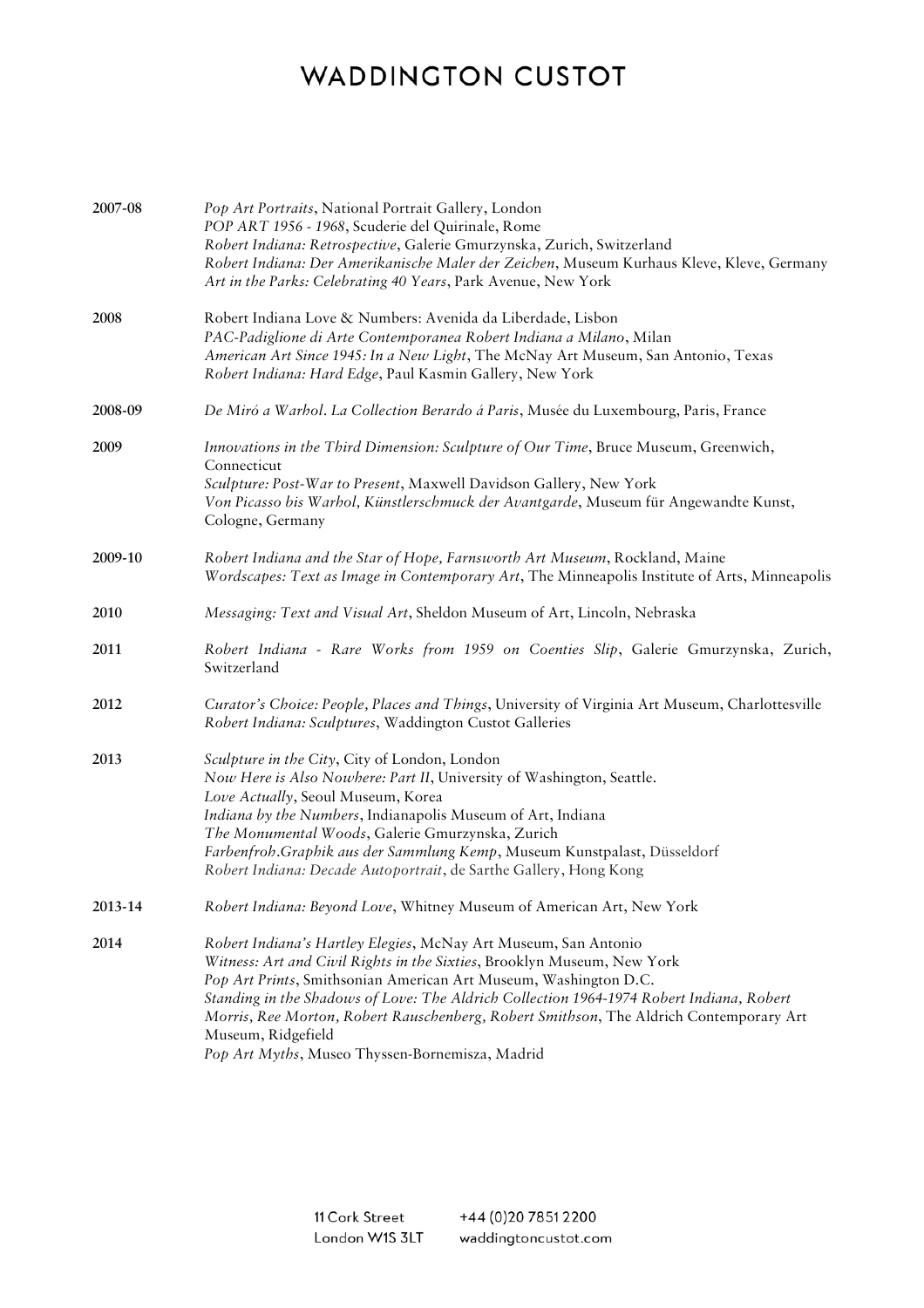#### SELECTED PUBLIC COLLECTIONS

Albright-Knox Gallery of Art, Buffalo, New York Aldrich Museum of Contemporary Art, Ridgefield, Connecticut Allentown Museum of Art, Pennsylvania Art Gallery of Ontario, Toronto Art Institute of Chicago, Chicago Baltimore Museum of Art, Maryland Carnegie Museum of Art, Pittsburgh Delaware Art Museum, Wilmington, Delaware Detroit Institute of Art, Michigan Farnworth Museum, Rockland, Maine Fonds National d'Art Contemporain, France Hirshorn Museum and Sculpture Garden, Smithsonian Institution, Washington Indiana University Museum, Bloomington Indiana State Museum, Indianapolis, Indiana Indianapolis Museum of Art, Indianapolis, Indiana Institute of Contemporary Art, University of Pennsylvania, Philadelphia, Pennsylvania Israel Museum, Jerusalem Jack S. Blanton Museum of Art, the University of Texas at Austin Kaiser Wilhelm Museum, Krefeld, Germany Kranner Art Museum, Champaign Illinois Los Angeles County Museum, California Louisiana Museum, Humleback McNay Art Museum, San Antonio, TX Menil Collection, Houston, Texas Metropolitan Museum of Art, New York Museum Ludwig, Koln Museum Ludwig, Aachen Museum Ludwig, Vienna Museum of Modern Art, New York National Museum of American Art, Smithsonian Institution, Washington New Orleans Museum of Art, Louisiana Portland Museum of Art, Portland, Maine Rose Art Museum, Brandeis University, Waltham, Massachusetts San Francisco Museum of Modern Art, California Scottsdale Museum of Contemporary Art, Scottsdale, Arizona Shanghai Art Museum, Shanghai